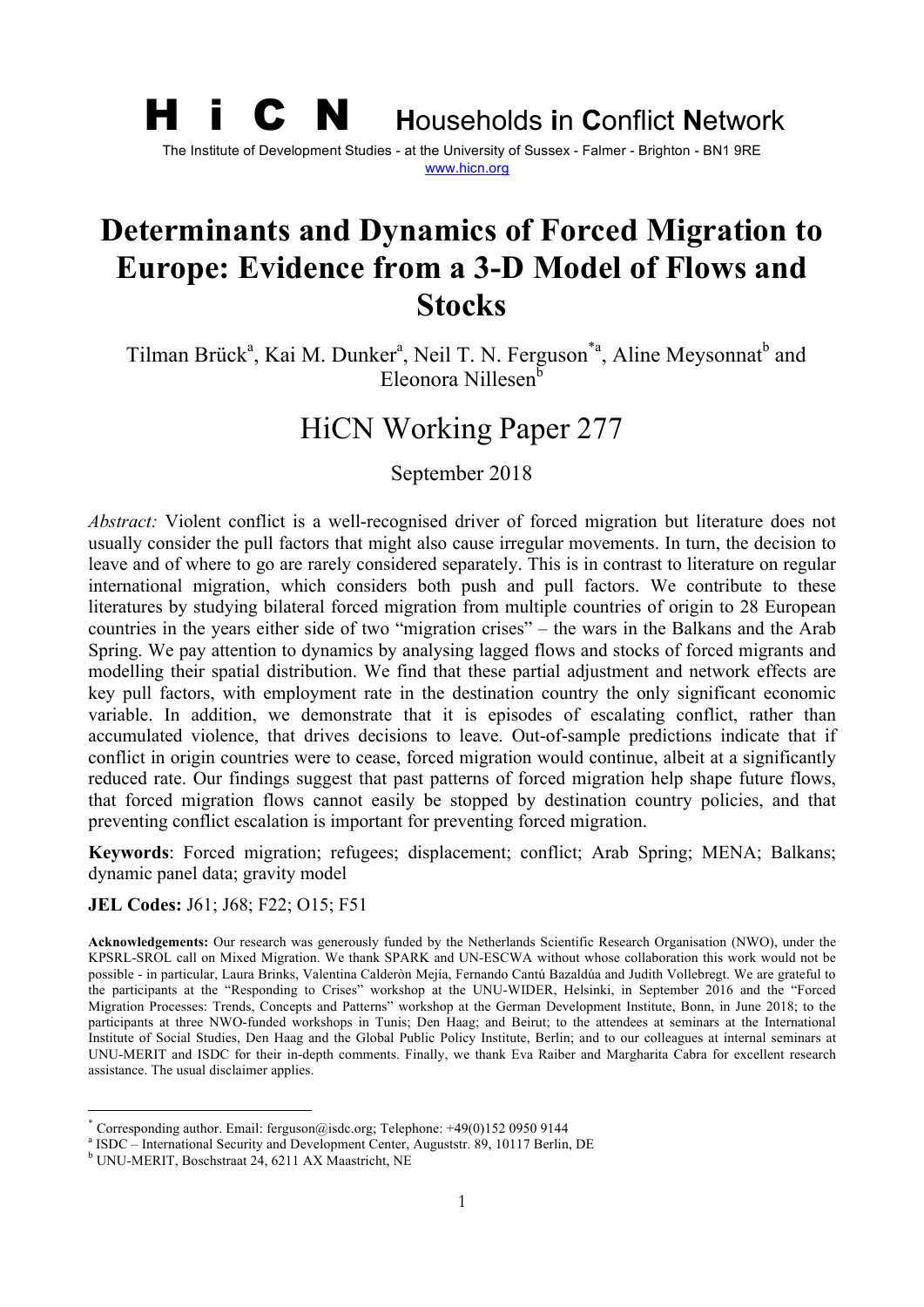#### **1 Introduction**

Conflict in general, and civil war in particular, is cited as the key driver of forced migration (Schmeidl, 1997; Vogler and Rotte, 2000; Moore and Shellman, 2002; Davenport et al., 2003; Melander and Öberg, 2004; Neumayer, 2005; Moore and Shellman, 2007; Czaika and Kis-Katos, 2009; Hatton, 2009). By contrast, economic analyses of regular migration flows (Lee, 1966; Todaro, 1969; Borjas, 1989; Hatton, 1995; Karamera et al., 2000; Brücker and Siliverstovs, 2006; Pederson et al., 2008; Bertocchi and Strozzi, 2008; Hooghe et al., 2008) are interested as much in the "pull" factors that make particular destinations more desirable as well as the "push" factors that drive the decision to leave. Such "pull" factors are conspicuous by their absence in much literature on forced migration<sup>1</sup> (Holzer et al., 2000; Hatton, 2009; Ortega and Peri, 2013). Yet, they take centre stage in the debates surrounding sudden spikes in forced migration flows, especially when displacement takes place into developed countries (Berry et al., 2016). $<sup>2</sup>$ </sup>

Indeed, to date, the literature has tended to avoid specific analyses of the periods that surround these spikes from the underlying trends. Instead, focus has fallen on time-series stretching back 30 years or more (e.g. Moore and Shellman, 2004; Schmeidl and Jenkins, 2003) or on shorter periods that do not necessarily constitute such spikes (e.g. Schmeidl, 1997; Davenport et al., 2003). Three concerns arise. First, the key findings of this literature may break down in situations where forced migration spikes over a relatively short period of time. Asylum applications, for example, tend to follow a "hump-shaped" pattern (Hatton, 2009), suggesting that there could be structural breaks at the beginning and end of the "hump". In turn, this suggests that results that hold over much of a time-series might not apply during relatively short periods around the spike (Weber, 2016). The second relates to the preferences individuals have over the destinations of their migration, how that interacts with crisis scenarios in their country of origin and how that relates, if at all, to the selection of destination countries. Popular narratives suggest that this selection is driven by the relative economic conditions in a pool of potential destination countries (Holmes and Castańeda, 2016). Third, the push/pull framework of the literature on (voluntary) migration combines two decisions: the decision to leave and, conditional on that, the decision of where to go. Both decisions are rarely modelled explicitly in forced migration contexts.

In this article, we therefore seek to understand both the push factors, that lead to forced migration in the first place, and the pull factors that influence decisions on where to go. To do so, we test two hypotheses that can be derived from the literature. The first we denote the "Localist Model", which suggests that violence drives forced migration over short distances but that there is relatively little correlation between violent conflict and asylum in distant locations (Holzer et al., 2000a). In turn, violence should be the only push factor and the safety and proximity of the destination the only pull factor. The second we denote the "Rationalist Model", which occurs should migrants tend to move further afield than the nearest safe place (Neumayer, 2005; Mayda, 2010). In this case, conflict could either be the

<sup>&</sup>lt;sup>1</sup> Indeed, when such concerns do arise in the literature, they tend to do so either by default (e.g. through the control of previous forced migration flows), or focus only on the impact of anti-immigration policies at the destination end. Similarly, while economic variables are occasionally included in analyses (e.g. Moore and Shellman, 2004), they usually appear as push, rather than pull, factors.

<sup>&</sup>lt;sup>2</sup> Such periods of time have been commonly referred to as "migration crises" or "refugee crises". Noting the implications of either term (Holmes and Castańeda, 2016), we clarify that our use to the terms "crisis" and "crises" refers only to situations in origin countries.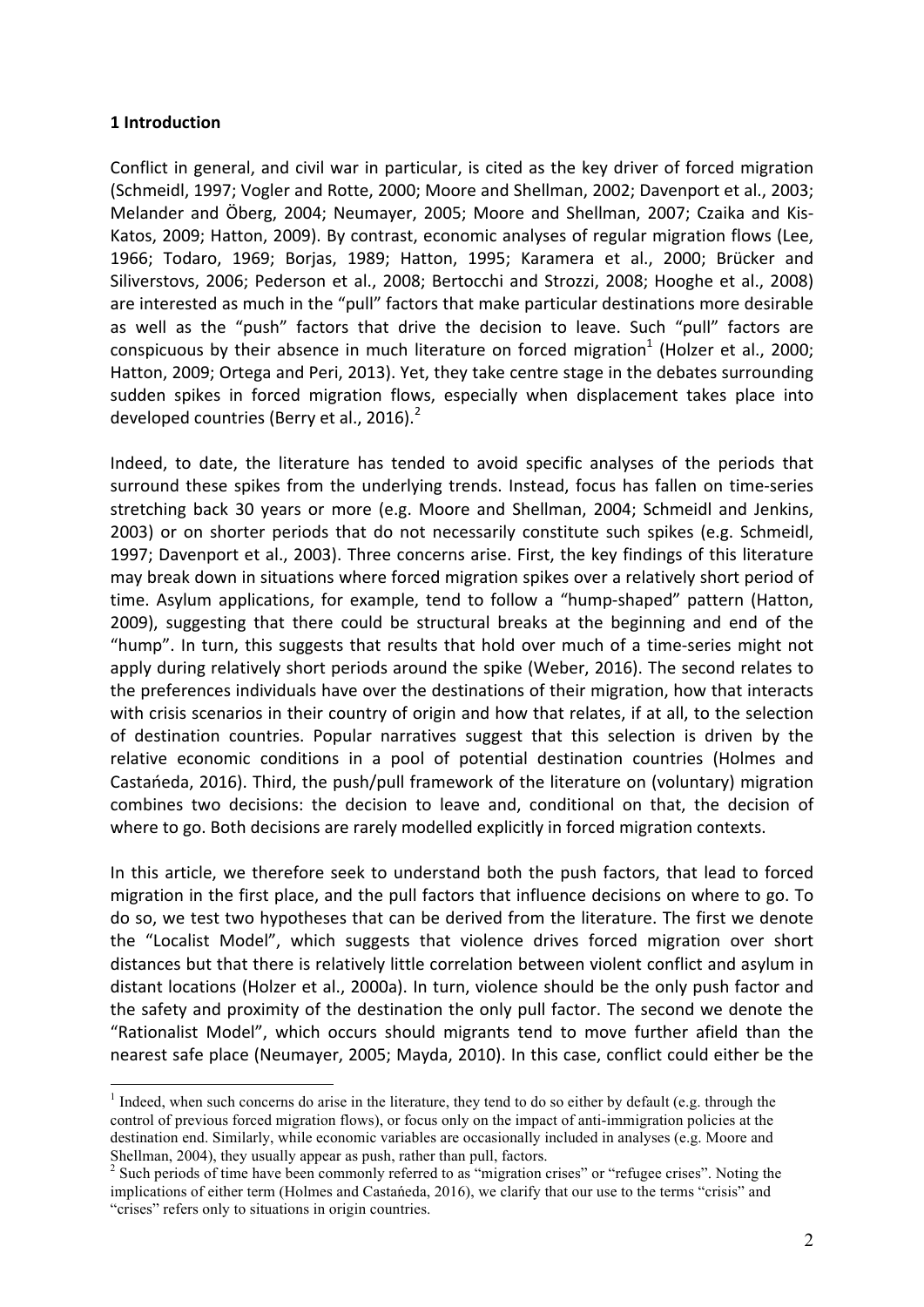only push factor, or an additional one. In turn, the safety of the destination country is only one of a range of relevant pull factors. In both cases, conflict predicts migration; however, in only the second case should economic or network variables be significant.

To test these hypotheses, we develop a novel framework in the context of migration research; the so-called "3D-Panel" (Ruyssen et al., 2014). This enables us to analyse dyadic movements between country pairs over time, akin to trade flows. We generate two versions of this database  $-$  the first for the Balkans crisis and the second for the post-Arab Spring crisis – and look at migration from clusters of relevant origins to the EU28, Iceland, Norway, Switzerland and Turkey. To this dataset, we match further economic variables, conflict variables sourced from the ACLED and UCDP / PRIO databases<sup>3</sup> and aid expenditures from OECD. We adopt four panel data estimators. First, we estimate fixed effects (FE) and the Anderson-Hsiao (AH) first difference approach. Noting that dynamic panel biases might arise, we follow this with the Arrelano-Bond first difference GMM approach (AB<sub>FD</sub>) and, subsequently, the Arrelano-Bond system GMM approach  $(AB_{SGMM})$  to account for potential endogeneities in the data.

Across both datasets, we show that flows and stocks of forced migrants are a strong, robust and positive predictor of movements between origin and destination pairs. This implies that network and partial adjustment effects remain important during, and after, spikes in forced migration. With the exception of destination country employment rate in the post-Arab Spring analysis, we find little robust evidence that economic variables are significant "pull" factors, whilst development assistance plays no role in either encouraging or deterring movement. Finally, we find evidence that short-term escalations in conflict positively drive forced migration, but that there is no effect from accumulated conflict in either crisis.

Subsequently, we test the strength of our models by performing out-of-sample predictions, using the Balkans database. We choose the Balkans database as the crisis stabilised somewhat in subsequent years, ensuring that our predictions are based on accurate underpinning data from the full distribution of a crisis. We obtain no difference in the actual and predicted means of conflict, while the series are highly correlated.<sup>4</sup> Out of sample predictions suggest that, should all conflicts end, forced migration would reduce significantly but would not stop altogether. Setting all conflict variables to zero suggests that the monthly mean number of first-time asylum applications for each origin-destination pair would decrease by some 60%.

The rest of this article is set out as follows: in Section 2, we provide background and context; in Section 3, we set out our data and methods; in Section 4, we present our baseline results, various robustness tests and the out-of-sample predictions; and in Section 5 we conclude.

### **2 Background and Context**

Theories of international migration have been widely studied in the literature (for an overview see Massey et al., 1993). In economic research the dominant theory underlying migration studies is the push-pull model (Lee, 1966; Todaro, 1969; Borjas, 1989; Hatton,

<sup>&</sup>lt;sup>3</sup> Raleigh et al. (2010); Sundberg and Melander (2013); Croicu and Sundberg (2015)

<sup>&</sup>lt;sup>4</sup> The unconditional correlation of the two series is almost 70%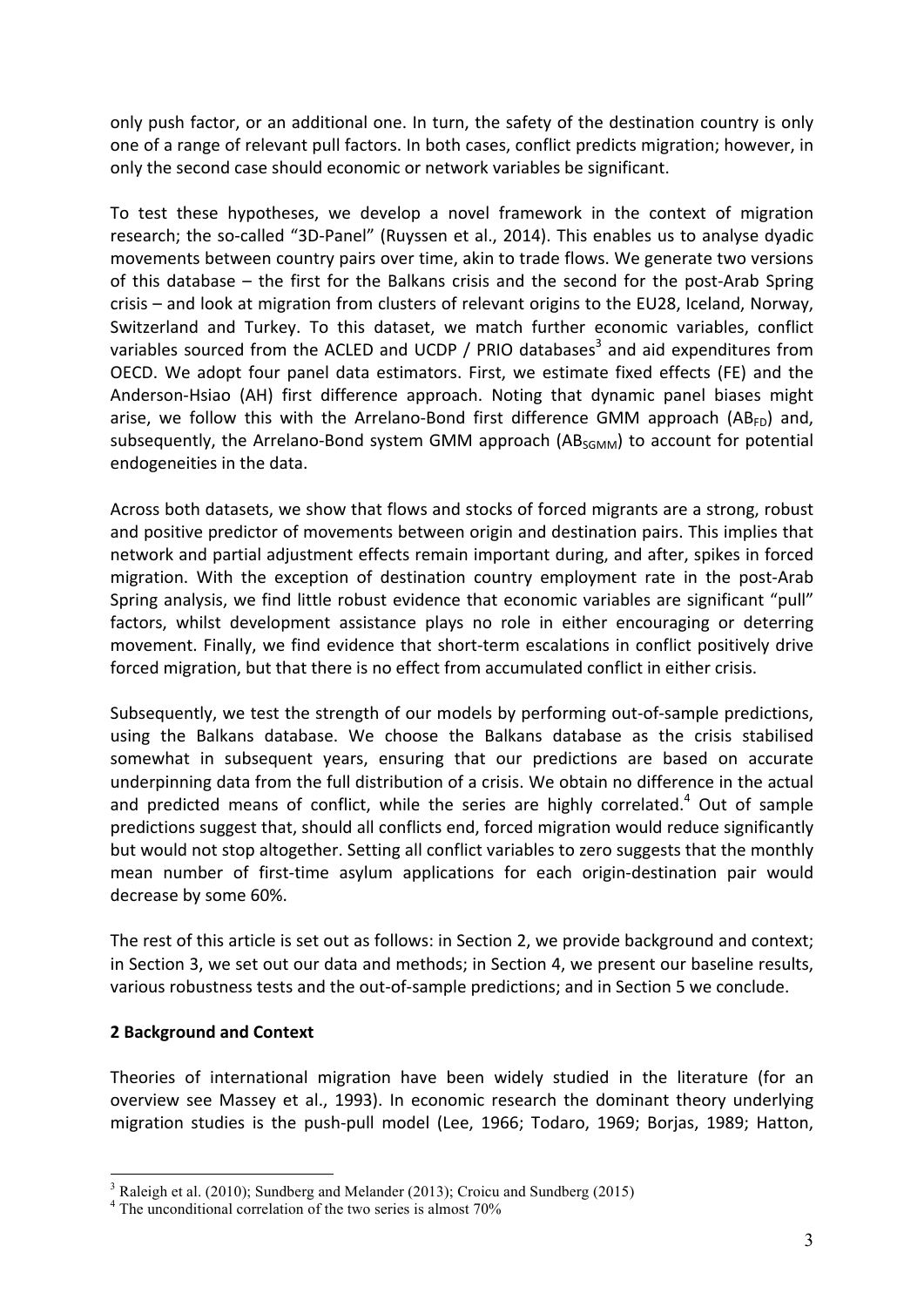1995).<sup>5</sup> The underpinning argument in these models is that individuals make migration decision based on an assessment of the expected costs of migration and the expected benefits of migration; if the net present value of migration is positive, individuals choose to move (Borjas, 1989). In particular, the net present value of moving is composed of "push factors" in the origin country and "pull-factors" at the destination. Prominent push factors in the literature are economic factors, such as economic opportunities (Ravenstein, 1985) and wage differentials (Lee, 1966, Todaro, 1969; Borjas, 1989), geographic factors (Zipf, 1946, Cohen et al., 2008) and demographic factors such as age structure (Mayda, 2010). Network effects and partial adjustment effects, proxied by the stock and lagged flow of migrants from a particular origin country, are considered robust pull factors (Epstein, 2008, Neumayer, 2005, Pedersen et al., 2008).

Within the forced migration literature, violent conflicts have been recognized as a prominent push factor (Schmeidl, 1997; Vogler and Rotte, 2000; Neumayer, 2005; Melander and Öberg, 2004). Indeed, the main determinants of forced migration are dominated by factors related to conflict, with non-violent political factors and economic factors playing a much lesser role (Melander and Öberg, 2004). Even though some nuances in the type of violence have been investigated (Melander and Öberg, 2004), the tendency in the literature is to group origin countries or destination countries together, reducing the possibility to study what type of conflict drives forced migration.

While the broad push factor (violence) is often very clear in the context of forced migration, where potential migrants evaluate their environment and assess the threat to their security (Davenport et al., 2003; Melander and Öberg, 2004), the pull factors that determine the choice of a particular destination are often underrepresented in the literature (Holzer et al., 2000a; Holzer et al., 2000b; Hatton, 2009; Ortega and Peri, 2013), despite playing a prominent role in the discussion of so-called "refugee crises". In particular, authors find some evidence for anti-migration policy as a factor associated with destination choice, but not on the migration decision itself (Castles, 2004). We distinguish two particular strands of literature that discuss pull factors in the context of forced migration; the "Localist Model" that puts safety and proximity at the centre of decision-making and the "Rationalist Model" that argues that safety might not be the only concern in the cost-benefit analysis of migrants. Rather, if the benefits in a farther location outweigh the costs of that distance, migration to that location is the preferred choice.

The localist model argues that if migrants flee violence, and safety is the primary concern, migrating to the nearest safe place optimises the net present value of migrating (Davenport et al., 2003). Similar to gravity models of migration (Zipf, 1946), distance plays a significant role on increasing the costs of migration (Neumeyer, 2005; Mayda, 2010). Cohen et. al (2008) develop a migration model based on geographic and demographic variables only; Mayda (2010) finds that distance to the destination country deters migration movements. Under such a localist model, there should be little association between the levels of violence in origin countries and the number of asylum seekers in European destination countries (Holzer et al, 2000). While under the localist approach the only push factor should be violence, and the only pull factor should be the safety and proximity of their destination, the

 $<sup>5</sup>$  See: Hatton (2014) for a short debate on international migration.</sup>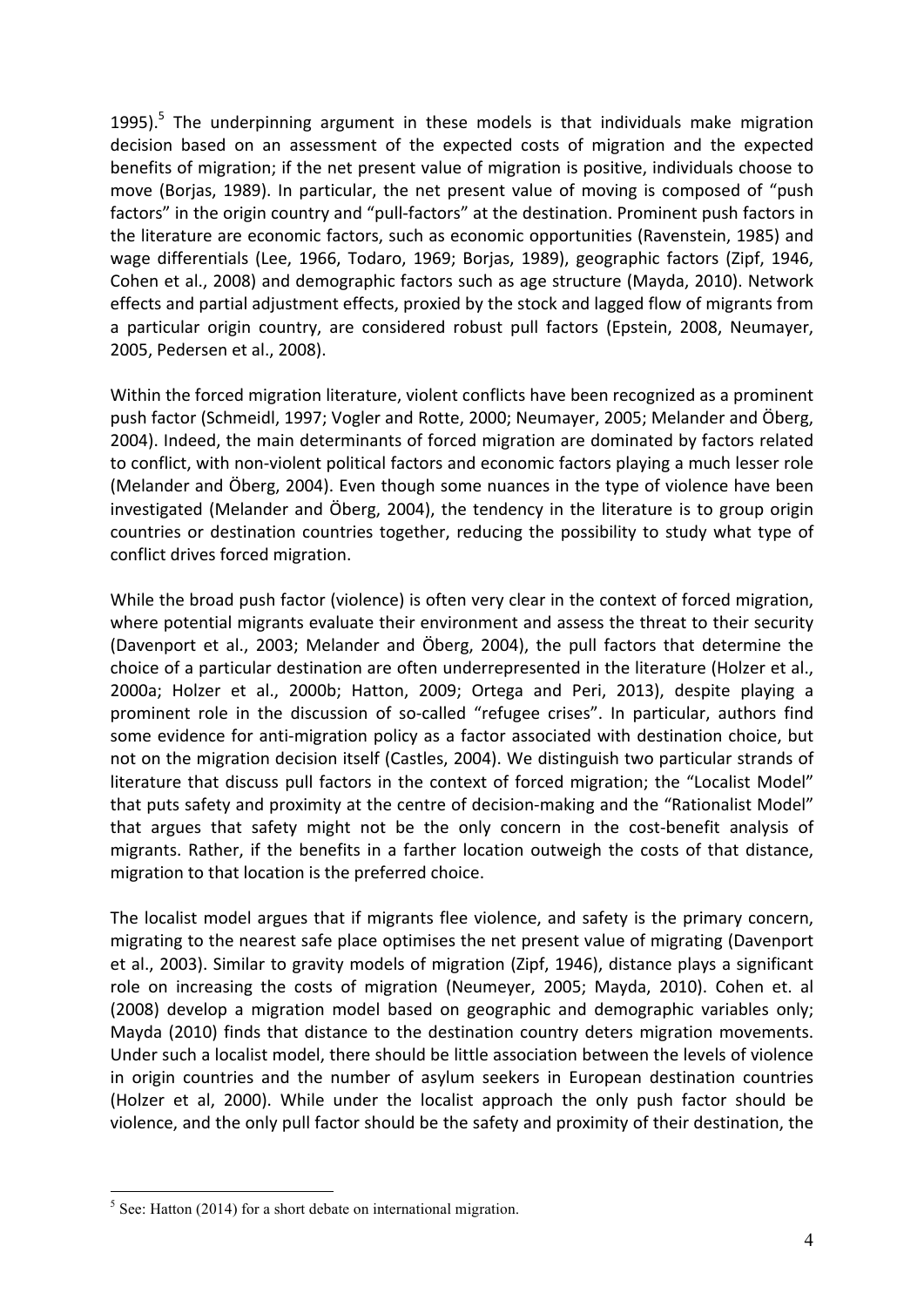proximity argument can be relaxed if one assumes that conflict spills over to neighbouring countries, increasing the need to migrate across longer distances.

If individuals migrate further than the nearest safe place, the mechanism between violent conflict and forced migration is less straightforward. Given that only a fraction of all migrants apply for asylum in Europe, as they often find refuge in the safest surrounding countries, it might be rational to migrate if factors other than violence play into the decision to migrate. Under this rational model of forced migration we argue that while violence is the primary push factor, other factors, such as economic opportunities in the destination country might enter the net present value equation (Neumayer, 2005, Mayda, 2010). Safety concerns in the destination country on the other hand are not the only factors that enter the benefit side of the equation. Under the rationalist model, economic and network variables should become additional predictors of migration between origin-destination pairs.

Although theories predict a close relationship between violence and asylum application, the pull factors are different between the two theories. In turn, this can have implications for the discussion on migration policies in destination countries (in particular in Europe). For example, stricter migration policies aimed at deterring migration movements to Europe might not be effective if forced migrants' migration choices are based on the localist model (Holzer et al, 2000), but could have an effect under the rationalist approach.

# **3 Data and Empirical Strategy**

Theory suggests that migration is a result of push factors that make leaving a country of origin desirable, and pull factors that make a given destination particularly appealing. The migration decision is then based on the comparison between the expected benefits and the cost of migration. We argue that this basic framework can be extended to episodes of forced migration by including conflict-sensitive variables. In our model, these variables act to increase the expected benefits of moving, given expectations about relative safety between origin and destination countries. In this regard, we augment Hatton's (1995) formal dynamic model, which in turn informs the basis for our empirical specification. Hatton (1995) treats migration as a decision of a utility maximising individual. The decision to migrate then depends on the difference in expected utility in origin and destination countries. This allows us to write the basic forced migration decision<sup>6</sup>:

$$
d_{it} = \eta_1 ln w_{dt} - \eta_2 ln w_{ot} + \eta_3 ln v_{dt} - \eta_4 ln v_{ot} + z_{it} (1)
$$

where:  $d_{it}$  is the migration decision of individual i at time t;  $w_{dt}$  is the expected wage in the destination country at time t and  $w_{\text{ot}}$ that of the origin country.  $v_i$  captures violence in origin and destination countries; and  $\eta_i$  captures idiosyncratic beliefs that govern these variables.

As migration is dynamic, it is important to note that the decision does not just depend on the differences in utility at time t but also in all subsequent time-periods  $t + n$ , where  $n =$  $(1, 2, ..., n)$ . Thus, the decision not only depends on  $d_{it}$  but also all future utility differences, denoted  $\mathsf{d}^*_{it}$ . In turn, the timing of a decision to migrate at a given time depends not only on  $d_{it}$  but also the relationship between  $d_{it}$  and  $d_{it}^*$ . In turn, the probability of migrating at a given time  $t(m_{it} = 1)$  is:

 $6$  See: Hatton (1995) and Ruyssen et al. (2014) for a more in-depth discussion of this basic model.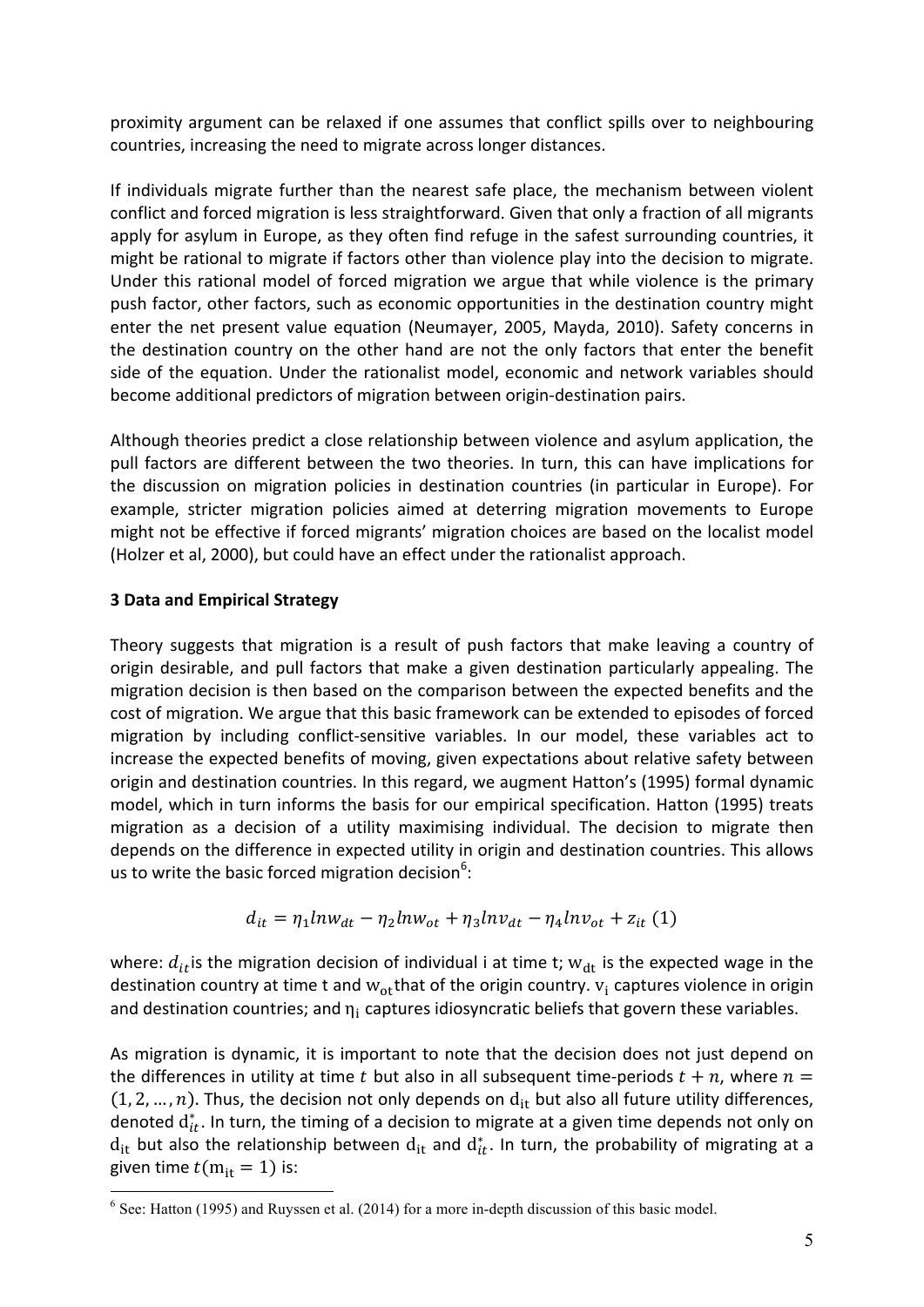$$
Pr(m_{it} = 1) = Pr(d_{it} + d_{it}^* > 0 > \cap d_{it} > 0) (2)
$$

which can be aggregated:

$$
ln M_{dot} = \beta (d_t^* + \alpha d_t) = \beta d_t^* + \beta \alpha d_t \tag{3}
$$

which in turn can be transformed to give:

$$
z_t = \gamma_0 + \gamma_1 lnMST_{dot} + \gamma_t + \gamma_{do} (4)
$$

where:  $M_{dot}$  is the (aggregate) migration from the origin country to the destination at time t, and where  $\alpha > 1$  reflects a preference for the present over the future.  $MST_{dot}$  is the number of individuals from country  $o$  residing in country at the beginning of period  $t$ . This variable is included with the aim of capturing network effects, such as friends, families and other individuals who already live in the host country and plausibly reduces some of the costs of migration.  $\gamma_t$  capture time fixed effects, whilst  $\gamma_{\rm do}$  captures country-pair fixed effects, such as physical and cultural differences. Due to death and further movement, the stock of migrants diminishes at rate  $\delta_0$  but also increases in the arrival of new migrants, such that:

$$
MST_{dot} = (1 - \delta_{do})MST_{dot-1} + M_{dot-1} (5)
$$

Using Equation (5) to eliminate  $lnMST_{dot}$  from Equation (4) and applying a logarithmic expansion, we can then rewrite:

$$
lnM_{dot} = \mu_{do} + \mu_t + \theta_1 lnM_{dot-1} + \theta_2 lnMST_{dot} + \theta_3 X_{dot-1} + \theta_4 \Delta X_{dot} + \epsilon_{dot} \tag{6}
$$

where:  $X_{dot}$  captures all of the determinants of migration other than the lagged flow of migrants and the stock of migrants. As both lagged migration flow and the migrant stock at the beginning of the period are predetermined, Hatton (1995) argues that it is reasonable to assume that they are not correlated with the error term. Equation (6) forms the basis of our empirical strategy.

The empirical strategy in Equation  $(6)$  is dynamic in two ways. First, it includes the lagged forced migration flow and, second, the stock of forced migrants. This poses the potential problem that typical OLS and fixed effects estimators will be biased and inconsistent. As per Nickell (1981), we can write the basic relationship as follows:

$$
y_{it} = \alpha_i + \beta y_{it-1} + \epsilon_{it} (7)
$$

which can be transformed:

$$
y_{it} - \overline{y_i} = \beta \left( y_{i-1} - \overline{y_{i-1}} \right) + \left( \epsilon_{it} + \overline{\epsilon_i} \right) \left( 8 \right)
$$

As can be seen from Equations (7) and (8), the mean of y, contains future observations of y, which in turn are generated by the past error, which themselves are contained in the error term of the current period. In turn, this correlation results in biases in estimated coefficients.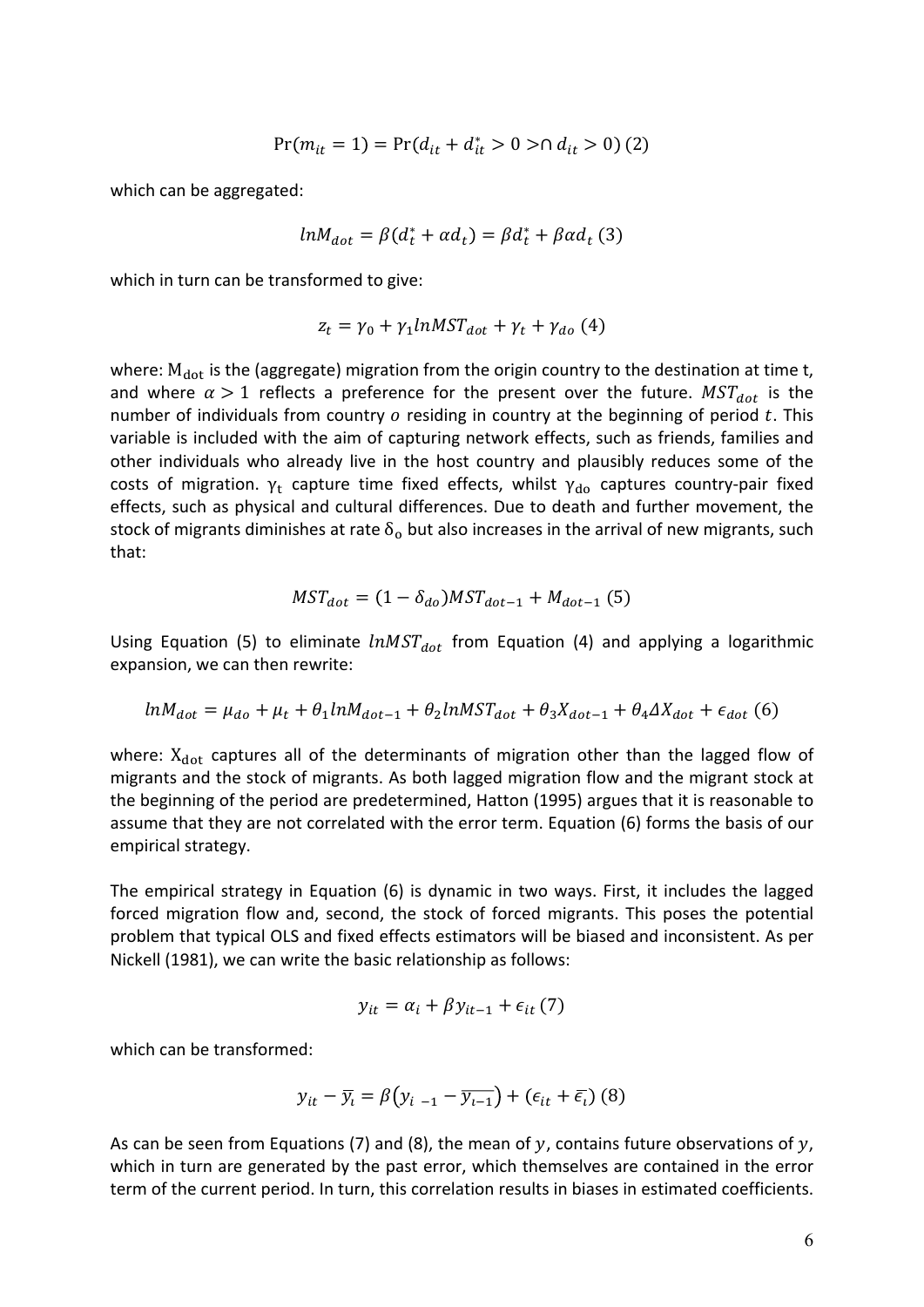In this regard, we first develop a fixed effects  $(FE)$  strategy. We note, however, that in this approach, there is correlation between the lagged dependent variable and the error process. Subsequently, we instrument the lagged dependent variable with higher order lags within the FD framework, using the Anderson-Hsiao (AH) approach. For completeness, we also  $\sim$  implement the Arrelano-Bond first difference GMM (ABFD) and system GMM (ABSGMM) approaches. 

We construct data using a so-called "3D Panel" structure, which looks at bilateral movement between country pairs. In this regard, the panel identifier is an origin-destination country pair (e.g. Afghanistan to Sweden). Such an approach accrues a number of benefits over approaches that either lump all origin countries together into a single flow, all destination countries into a single cluster, or both, as is typical to the (forced) migration literature. We construct two series relating to two particular crisis periods: the post-Arab Spring period (the Arab Spring Series) and the other to the mid-1990s Balkans conflicts (the Balkans Series), in order to capture the dynamics of forced migration during periods of large and rapid deviation from underpinning trends. We proxy forced migration with the number of first time asylum applications for individuals in each country pair.

The Arab Spring Series is collected monthly<sup>7</sup> from the beginning of 2006 until the most recent available data at the end of 2016. We focus on nine countries of origin that encompass some 90% of all first-time asylum applications to our destination countries in this period. In addition to the EU28, we include four other countries for which data is available: Iceland, Norway, Switzerland and Turkey. The Balkans Series is collected annually, for data availability reasons, and runs from 1985 until 2007, covering the entire period of conflict in the region. This contrasts with the Arab Spring Series, which is right censored.

The distribution of both conflict and asylum applications from these crises are shown in Figures 1 and 2. As can be seen, violence in the Balkans Series peaks in the mid-1990s but effectively returns to zero by 2000 and remains low for the remainder of the sample. In contrast, violence in the Arab Spring Series peaks in 2014 but remains very high, suggesting an on-going crisis. In a similar manner, although first time asylum applications are nonnegligible even at the end of the Balkans Series sample, we see a secular downward trend since 2000, when violence abated. By contrast, asylum applications peak at the very end of our sample, further reinforcing the general hypothesis that data in the current period are right censored.

#### [FIGURES 1 AND 2 ABOUT HERE]

We map the entire Balkans Series onto current borders, with the exception of Serbia-Montenegro and Kosovo.<sup>8</sup> Within these confines, we focus on all former Yugoslavian territories as countries of origin. We thus include Bosnia-Herzegovina, Croatia, FYR Macedonia, Serbia-Montenegro and Slovenia and match displacement to the same 32

 $<sup>7</sup>$  The use of monthly data comes with the benefit of increasing sample size significantly, given the relatively</sup> short and limited available in this sample. First asylum application data for the Balkans is only available annually, restricting the flexibility of approach. We note that the gain in sample size in the Arab Spring Series comes at the risk of additional noise in the regressions.

<sup>&</sup>lt;sup>8</sup> Due to the years included in our series, we have only one year (2007) in the period after the Serbia-Montenegro split while all historical data maps only to Serbia-Montenegro and not the constituent states. Similarly, the Kosovan declaration of independence in 2008 occurred after our sample.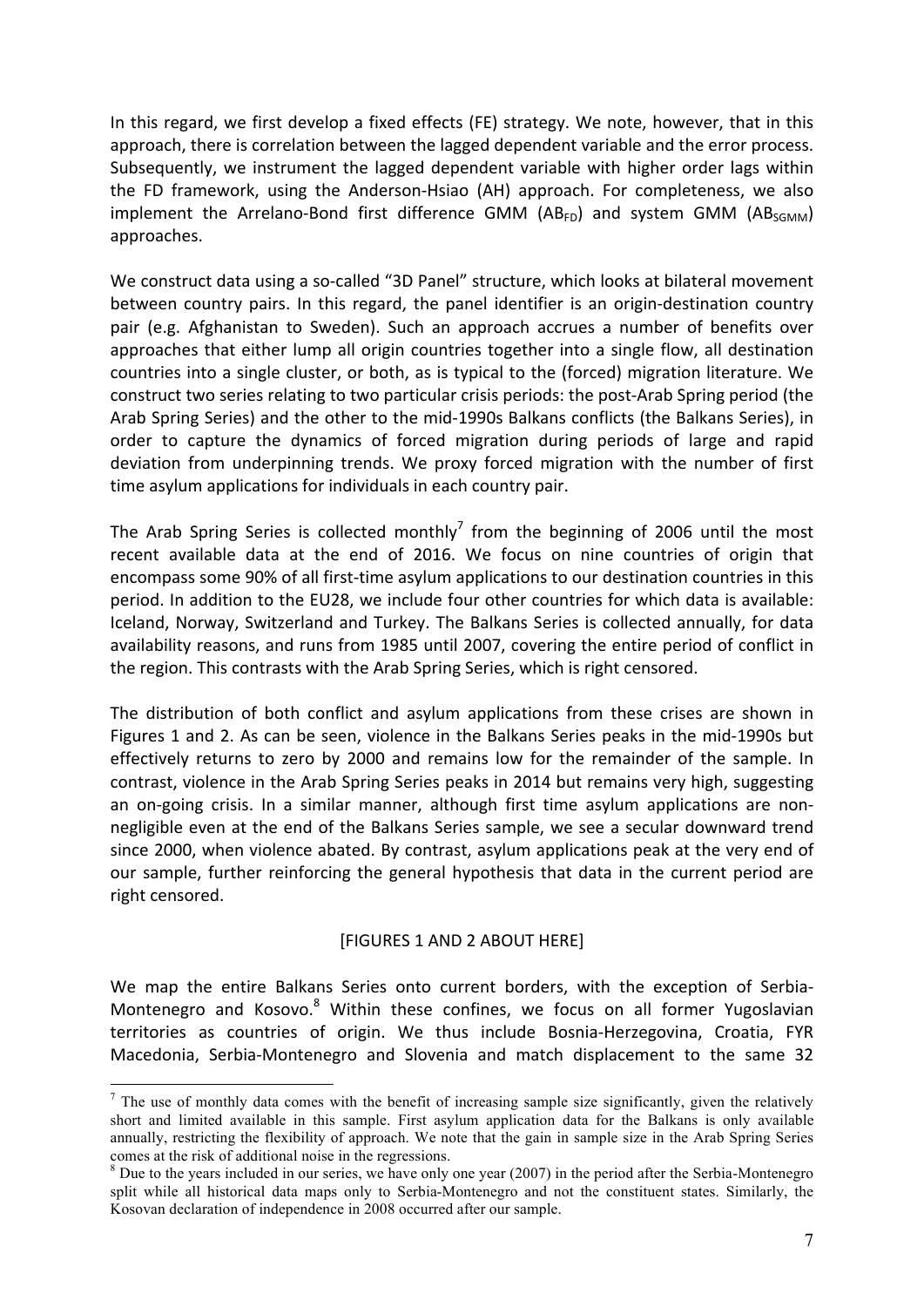destination countries from the previous series. In the Arab Spring Series we focus on migration from Afghanistan, Eritrea, Iran, Iraq, Jordan, Lebanon, Libya, Syria and Turkey. This is the largest available sample that satisfies the basic data requirements for this study, such as stationarity, but also constitutes a vast majority of the asylum movements to Europe in the study period. In the case of the Arab Spring Series, this generates a balanced panel  $n \times T = 37,884$ . Due to the lower time disaggregation, the Balkans Series is a balanced panel  $n \times T = 3.634$ .

We build each series on forced displacement to Europe from UNHCR's first-time asylum application data, $9$  which acts as our dependent variable. From this series, we generate not just contemporaneous values of the data but also the lagged flow, to account for partial adjustment effects, and the stock of migrants at time  $t -$  that is, the sum of all flows in time  $t - n$ . To these series, we match a range of macro-economic indicators; specifically of interest are GDP per capita and employment rates. Given the nature of the origin countries, these indicators are unreliable, if available at all. In this regard, we include only these indicators in origin countries.<sup>10</sup> From these series we tabulate not just the levels but also growth rates.

We source conflict data, aggregated to suitable time dimensions in each case, from a mix of the ACLED and UCDP/PRIO Geocoded databases, depending on the availability from each source. When both sources are available, we defer to ACLED data, as this data collects all violent events, not just those in countries that have exceeded a certain threshold of violence. In order to understand the specific dynamics of conflict that might drive forced migration, we construct a number of different conflict indicators, based on various periodic lags of conflict and the sum of deaths over various time periods.<sup>11</sup> Related to this, we also construct the proportion of asylum applications that were successful, in previous periods, for each country pair. Finally, to account for scale differences in asylum from multiple origin countries, we control for the population in both origin and destination countries. Following from Borjas (1989), welfare expenditures may also be important, with such welfare migration already a contentious concern in Europe (de Giorgi and Pellizzari, 2009). In our case, we find similar interest in overseas development assistance (ODA) received in origin countries. We populate this series from the OECD-DAC lists. As this data does not exist for the individual former Yugoslavian countries, we do not include this in the Balkans Series analysis. 

 <sup>9</sup> We accept that there are certain limitations to this data, including the possibility of intra-European movement after first registration. However, this source of data remains the most accurate available.

 $10$  In general, this approach contradicts that of the wider migration literature, which looks at differences between origin and destination countries. In our case, however, we do not view this "fix" as problematic, as we consider multiple possible destination countries. In principle, therefore, the difference between a given origin and multiple destinations at time t is the difference between indicators in the possible destination countries.

<sup>&</sup>lt;sup>11</sup> This approach aims to differentiate two possible theories that underpin the link between violence and forced migration. On the one hand, people might move in response to specific violent events. In this case, contemporaneous violence should be correlated with the decision to move. We note, however, that there might be a significant time lag between an individual's decision to move and their point of arrival / registration in Europe. In this regard, the inclusion of lags of this variable is designed to capture some of this (average) time lag. On the other hand, individuals may have a 'reserve' level of violence that they find acceptable. In this case, summed violence in time, rather than (lagged) time specific levels would drive migration. We include six and twelve month lags in the case of the Arab Spring Series and a one year lag in the case of the Balkans Series.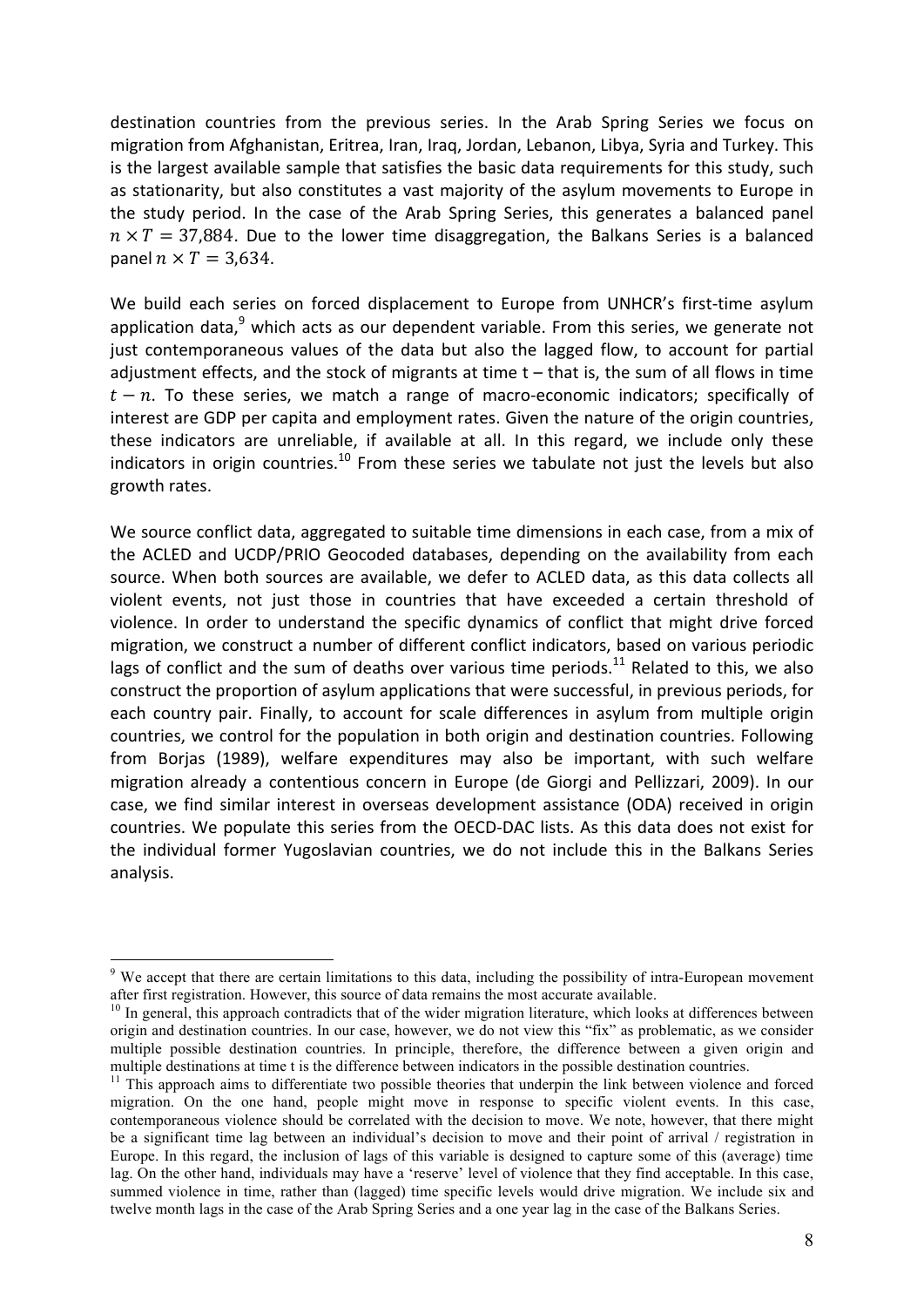Particularly in the Arab Spring Series, two further concerns are relevant. The first is that a number of the conflicts of interest relate as much to regional disturbances as national ones. In this regard, individuals may move to Europe because of disturbances both in their own country and in bordering countries. Linked to this is the phenomenon of so-called "second countries", where individuals move to a bordering country before moving to Europe. To account for this, we therefore also include the queen contiguous spatial lag of the conflict variables and ODA.<sup>12</sup> By including these variables in the X variables in Equation (6), we reach our final empirical specification. As standard, we cluster the standard errors on origindestination-pair identifiers. Basic summary statistics for each series are presented in Tables 1 and  $2$ .

### [TABLES 1 AND 2 ABOUT HERE]

A final consideration is the potential for time-series stationarity. In this regard, we conduct the Levin, Lin and Chu (2002) test, which tests if a series is I(1) for all  $i$  against an alternative hypothesis that the series is  $I(1)$  for some, but not all, i. In this test, we automatically chose the lag length using the Bayes Information Criterion, due to the positive probability that the Akaike Information Criterion will overestimate the number of required lags (Hayashi, 2000). These tests suggest that for a truncated version of the Arab Spring Series running from 2009 $^{13}$ , there is no evidence of time-series stationarity. The same result holds for the years 1991 to 2005 in the Balkans Series case.<sup>14</sup>

### **4 Results**

We present the main results from the Arrelano-Bond System GMM estimators for the Arab Spring Series in Table 3 and the Balkans Series in Table 4. Full results from the other estimators are presented in Tables A1-A3 for the Arab Spring Series and Tables A4-A6 for the Balkans Series. Table 3 includes four columns. Column 1 shows the results using the contemporaneous number of battle deaths. Column 2 shows the analysis using a six-month lag of violence. Column 3 uses a one-year lag of violence. And Column 4 uses the sum of battle deaths. Table 4 includes three columns. Column 1 uses the contemporaneous number of battle deaths, Column 2 a one-year lag and Column 3 the sum of all battle deaths. We split our discussion of the results into six subsections: Economic Effects; Network Effects; Violence; Robustness; Predictive Capacity; and Key Takeaways.

#### [TABLES 3 AND 4 ABOUT HERE]

### *4.1 Economic Effects (Pull Effects)*

As seen in Tables 3 and 4, we see little evidence of economic variables interacting with the choice of destination country within Europe, and even less that matches theoretical priors from the regular migration literature. In the case of the Arab Spring Series, GDP, GDP per

<sup>&</sup>lt;sup>12</sup> Other variables, such as the geographic and cultural distance between origin and destination countries are also pertinent. We do not, however, model these effects directly. In the case of geographic variables, we anticipate no changes in time and therefore, these impacts drop out in our differences estimators. With cultural indicators, all

changes that are not time-invariant are captured in the dynamic migration indicators we include.<br><sup>13</sup> For most origin-destination pairs, there are no first-time asylum applications in the years 2006 to 2009. We therefore run the analyses on this truncated dataset.

<sup>&</sup>lt;sup>14</sup> Results available from the authors on request.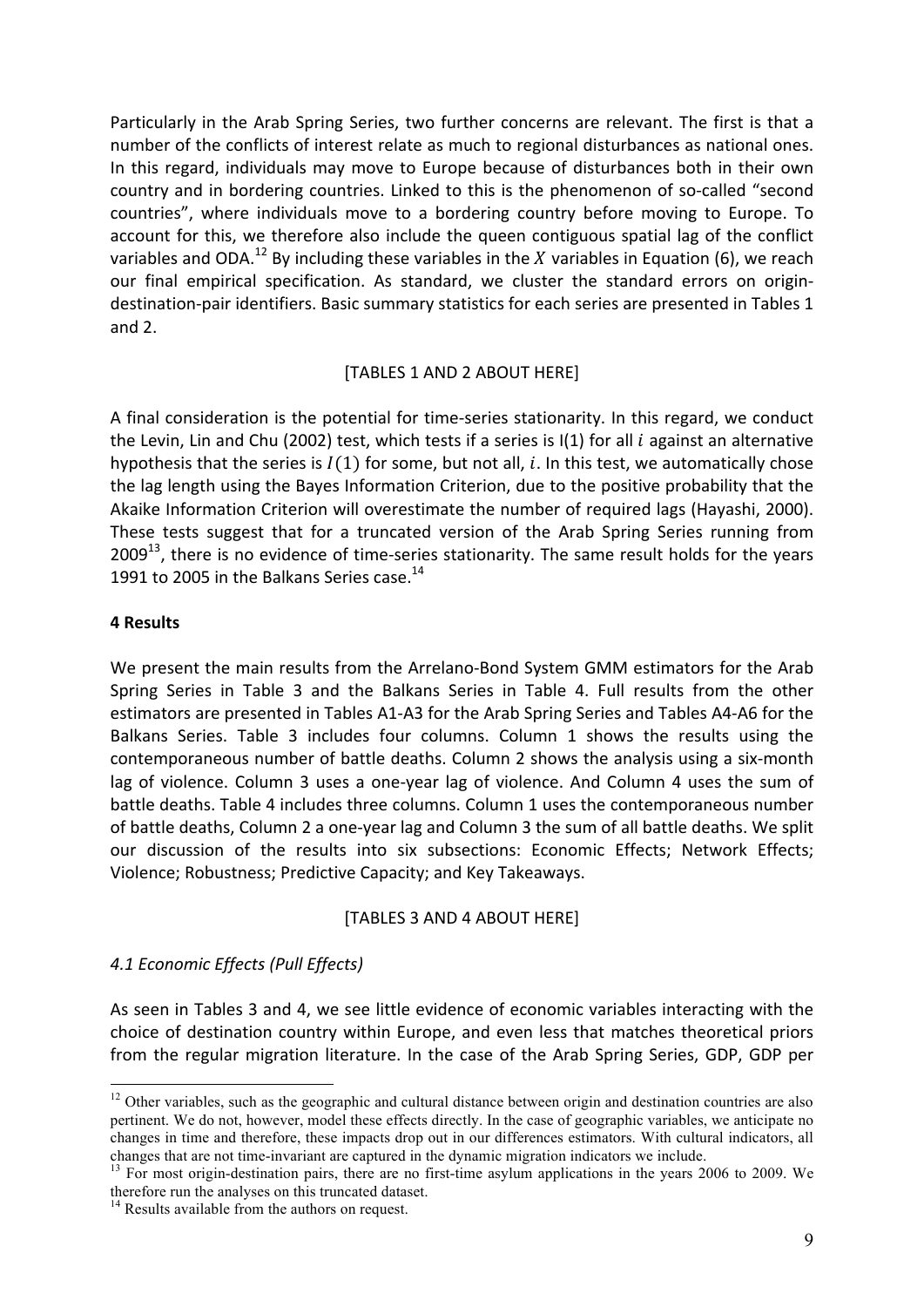capita and the growth rates thereof are insignificant drivers of migration flows. In the case of the Balkans Series, we see the same outcome for GDP, GDP per capita, the growth rate of GDP per capita and the employment rate.

In the Arab Spring Series, the employment rate is a positive and significant driver of asylum applications, however. Our results suggest that a 1% increase in the employment rate is associated with approximately two additional asylum applications per month. This might suggest that it is not so much the size of the economic pie that attracts migrants but, rather, their perceptions of their opportunity to secure a share of that pie. In many ways, this is theoretically satisfying, as both the reward and the expectation of receiving the reward are inherent in the migration decision. This is especially likely when one considers basic economic notions, like diminishing returns. In turn, this implies that at least some components of typical migration models hold for asylum applications in the Arab Spring Series, although the nature of these effects is very specific and more nuanced than theory predicts. 

In the Balkans Series, we see a strong but negative significant relationship between GDP growth and asylum applications, with a 1% increase in growth associated with between 15 and 18 fewer migrants. Such an outcome requires more thought, as *prima facie*, it defies almost all theoretical priors. If asylum applications simply flee conflict for safety, we should expect no impact of economic variables; whereas if they have preferences other than safety in terms of destination selection, the effect of economic variables should be positive. It is likely, however, that asylum applications fleeing the Balkans conflicts select into nearby countries that, simultaneously, happen to be both safe and those with the lowest growth rates.

In neither series do we see suggestion that overseas development aid (ODA) is a significant driver of asylum choices. In the case of the Arab Spring Series, this relates both to ODA in countries of origin and to the spatial lag of ODA in bordering countries; in the Balkans Series, we can model only the spatial lag but also find no effect. This suggests that the proposition that development expenditure can control (forced) migration, popular within a number of European governments, might be flawed. Future work may wish to understand the impacts of differing kinds and modalities of aid, however.

# *4.2 Dynamic Effects*

We are interested in two forms of network effects. First is the "cultural similarity" between the origin and destination country, which we proxy (as per standard migration literature) through the stock of migrants from a given origin living in a given destination country. These networks could be important, as they aid with assimilation, registration, economic opportunity and so on. Second is the flow of information from destination to origin country (so-called "partial adjustment" effects), which can provide information on the economic and social status quo in destinations, advise on routes taken and so on. This is proxied by the lag of asylum applications (that is, the number of asylum applications in the previous period).

In turn, under any theoretical specification, both the lag and the stock of migrants, even in forced migration crises, should be positive as they act to reduce the costs associated with migration to a given destination. In both the Arab Spring Series and Balkans Series, we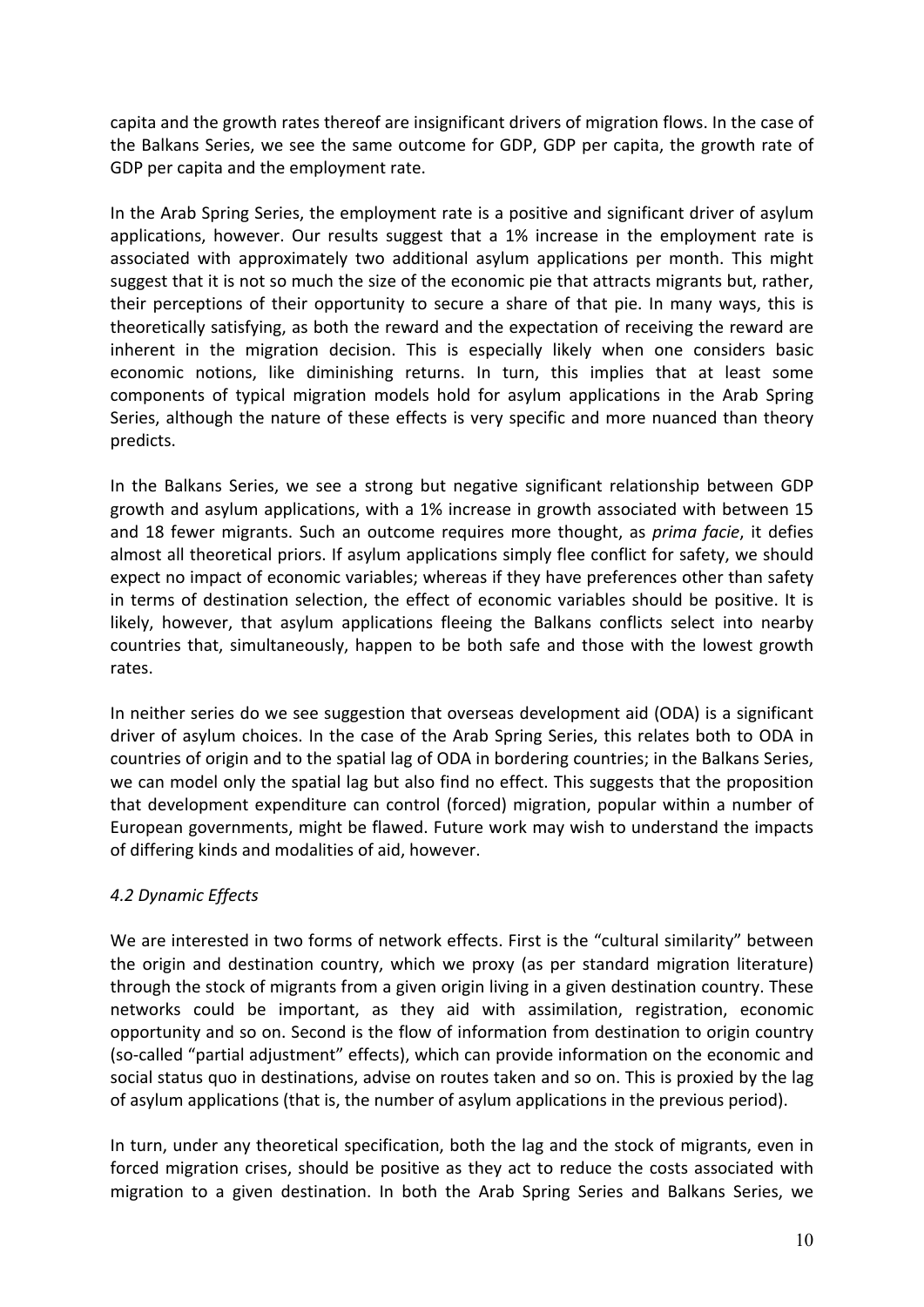confirm both to be strong, significant and robust positive drivers of asylum flows. In the Arab Spring Series, this implies that an increase in applications by 10 at time t is associated with an increase of between 6 and 8 applications in time t+1. The effect, although still pronounced, is much smaller in the Balkans Series, where an increase by 10 at time t is associated with between 2 and 3 more applications in  $t+1$ .<sup>15</sup> We see a similar set of outcomes for the stock of migrants. In the Arab Spring Series, an increase in the stock of 10 is associated with an increase of around 3 applications in the Arab Spring Series and of between 2 and 5 applications for the Balkans Series.

These results suggest two important takeaways. The first is that, in line with Pederson (2008) and Mayda (2010), even if all other drivers of forced migration were to be stopped, migration would still continue. The second, related to this, is that the major driver of the distribution of forced migrants is how they are distributed at the beginning of the spike.

### *4.3 Violence (Push Effects)*

We seek to understand not just whether or not violence drives the decision for asylum seekers to leave their homes but, also, which particular aspects of violence are important. In this regard, we include four main measures of violence in the Arab Spring Series and three in the Balkans Series. In the Arab Spring Series, where monthly data is available, we include contemporaneous violence (proxied by the number of battle deaths in the country of origin in the same month); a six-month lag of violence (proxied by the six month lag of battle deaths in a given country); a twelve-month lag of violence (proxied by the twelve-month lag in battle deaths); and the sum of all violence during the sample period (that is, the sum of all battle deaths in a given country up until the month in question). In the Balkans Series, where only annual data is available, we include contemporaneous violence (proxied by the number of battle deaths in a given origin in the same year), a twelve-month lag of violence (proxied by the number of battle deaths in a given country in the previous year); and the sum of all violence during the same period (proxied by the sum of violence in each year up until the current one in the country of origin).

In both series, we find a strong positive relationship between certain measures of violence and asylum applications. Specifically, in the case of the Arab Spring Series, we find that the 6- and 12-months lags are significant<sup>16</sup>; and in the case of the Balkans Series we find that contemporaneous violence is significant. In neither case is the sum of all violence a significant driver of asylum. In this sense, we note that while individuals factor safety into their decision to migrate, movements appear to link more to specific episodes of violence than to the accumulation of violence. In other words, it seems unlikely that individuals set idiosyncratic thresholds of acceptable violence and leave when it is surpassed, but rather that they respond to specific upticks in conflict intensity.

In the case of the Arab Spring Series, we see that an increase in violence by 100 additional battle deaths from some underlying trend level of violence (lagged by six and twelve months, respectively) is associated with an increase in asylum applications of between 102

<sup>&</sup>lt;sup>15</sup> As we model almost the entire duration of the Balkans Series, while only the exponential upward swing in the Arab Spring Series, we do not find these results *a priori* surprising.<br><sup>16</sup> Nothing that the effects of omitted higher order lags are likely to be correlated with the lags chosen, we do not

seek to be specific about how many lags we think to be relevant in this case.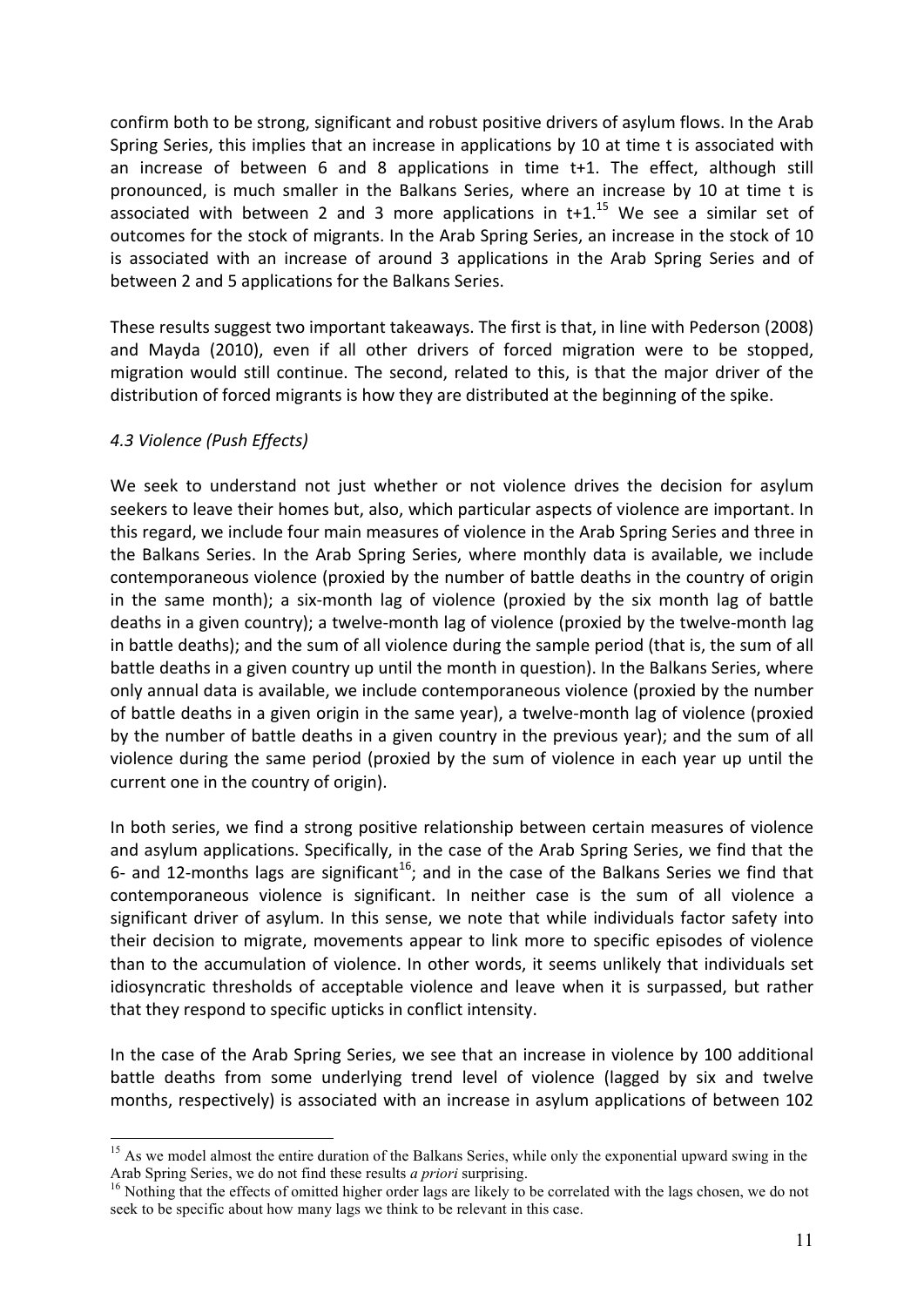and 107 asylum applications per destination. While this may sound like a relatively small effect, estimates suggest that upwards of half a million individuals have been killed in Syria, alone, during our sample period. By a similar token, we see that an increase of 100 battle deaths during the Balkans conflicts is associated, contemporaneously, with an increase of about 130 additional asylum applications per origin country. Despite appearing to be superficially different, however, we note significant similarities in these results once one considers the duration of travel times to Europe, and the nature of the journey, for the countries that comprise our post-Arab Spring sample. While the decision to leave was in response to contemporaneous violence, arrival in Europe in the Arab Spring Series could well have been delayed significantly form the events that led to the decision to move.

We note that in a number of conflicts nearby countries might, also, not be "safe". In this regard, we create a spatial lag of violence in all queen contiguous countries and test its impact on asylum applications. In the case of the Arab Spring Series, an increase in violence of 100 battle deaths in contiguous countries is associated with between 109 and 111 additional asylum applications. This suggests that individuals not only flee their own countries in response to danger but also so-called "second countries". In the Balkans Series, we find the opposite relationship. An increase in violence of 100 battle deaths in contiguous countries is significantly associated with a reduction in asylum applications of around 175.

In the current context, these findings are broadly intuitive - individuals in eastern Syria may have sought refuge in western Iraq (or vice versa) but due to high violence in both countries, they must seek asylum elsewhere. In the case of the Balkans, this might require more thought, yet it likely relates to the structure of the violence, which only affected some of the modern states that comprise the former Yugoslavia. In turn, this more likely captures the fact that if an origin country in our sample borders another at war, that origin country might be at peace; capturing that individuals are less likely to leave these relatively peaceful countries. 

#### *4.4 Robustness*

We conduct a range of robustness checks. First, we note that the key takeaways are largely robust across four econometric specifications of the model (see: Tables A1-A6), especially with regards to the signs on the economic and conflict effects. Due to potential collinearity between the economic variables, we repeat the analyses including only the per capita versions of GDP and GDP growth and omit the ODA variables. In these analyses (Table A7), we analyse the Arab Spring Series and show that the lag and stock of asylum applications remains strong, positive and significant, as do the relevant conflict variables. Employment also remains positive and significant, suggesting the key findings are robust to this analysis. Noting that the extent of violence could be correlated with population, we also repeat the Arab Spring Series analysis using per capita measures of the conflict variables (Table A8). As before, we find little impacts from economic variables, other than the employment rate, whilst the six and twelve month lags of conflict remain positive and significant drivers of asylum applications, as do the stock and flow variables. Finally, for similar reasons, we repeat the analyses using ODA per capita measures. Again, while the key messages are unchanged, we see no difference to the role played by ODA on asylum decisions for individuals from those countries (Table A9).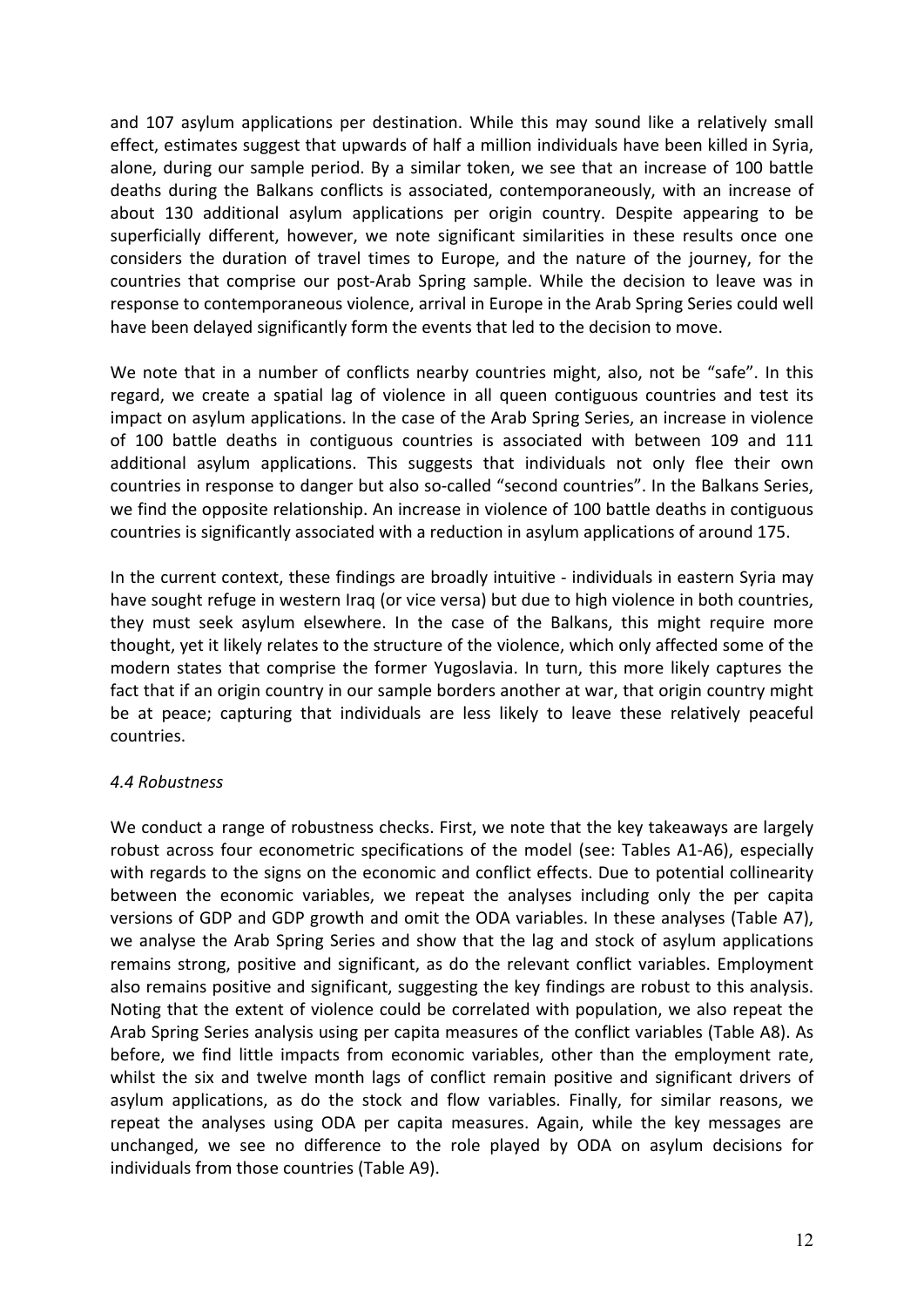#### *4.5 Testing the Predictive Capacity of the Models*

To test the predictive capacity of our models, we rerun the Balkans Series analysis on a subsample that runs from 1991 to 2002, and use the generated coefficients and observed control variables to predict first time asylum applications in 2003, 2004 and 2005. Jointly, we are interested in the general accuracy of the model; and perhaps more importantly, the capacity of the model to predict the tail end of the crisis, as well as the early upswing and peak. Our model predicts a mean of (logged) first time asylum applications for each origindestination of 1.827 applications in the period, compared to the observed (logged) number of applications of 1.779. A simple t-test confirms that there is no statistical difference in this mean. More generally, the unconditional correlation between the actual and predicted series for the period is in the high range, at about 68%. In general, we are therefore satisfied that the Balkans Series not only displays a high level of predictive capacity but, in general, that the models presented here are useful in predicting the end of migration crises.

In this regard, we repeat the approach to understand what would happen in the Arab Spring Series were all of the relevant conflicts to end immediately. To do so, we generate an out-ofsample series for a hypothetical year 2017, where we set the number of battle deaths to zero in all cases. We make the simplifying assumption that all non-violence variables remain at 2016 levels. We then iterate the model across the subsequent 12 months of 2017, to generate not only predicted asylum applications but also the predicted stocks and lags of these applications. Analysis of this series reveals that, although the end of violence significantly reduces the expected number of first-time asylum applications, that alone is insufficient to reduce the number of first-time applications to zero. This analysis predicts a monthly mean of 81.44 first time applications per month for each country pair in 2017, should all conflicts immediately crease. This compares to a (real) mean number of first time applications of 205 in 2016. On one hand, this implies that an end to conflict is sufficient to reduce first time applications by 60% over a single year. On the other, it implies that net first time applications will number over 280,000 across that year.

### *4.6 Key Takeaways*

In combination, we note four major takeaways from these results: the first is that conflict, in both situations, is a major driver of asylum movements and, more importantly, that this relates not just to domestic conflict but also conflicts in contiguous countries. Individuals' decision to move in both crises is positively driven by spikes of violence in their countries of origin. In the case of the Arab Spring Series, violence in contiguous countries also drives migration, whereas in the Balkans Series, it appears to act as a deterrent. In both cases, findings make sense when considered against the spatial clustering of the conflicts, with spatial contagion of conflict present for a number of countries in and near the MENA region; but not present during the Balkans conflicts.

Second, we find that network effects are a strong and important determinant of asylum movements. This draws strong comparisons between the dynamics of forced migration with the wider literature on regular migration.

Third, we find mixed results in terms of the impact of economic variables. In the case of the Balkans Series, results show that even when outcomes are significant, they are negative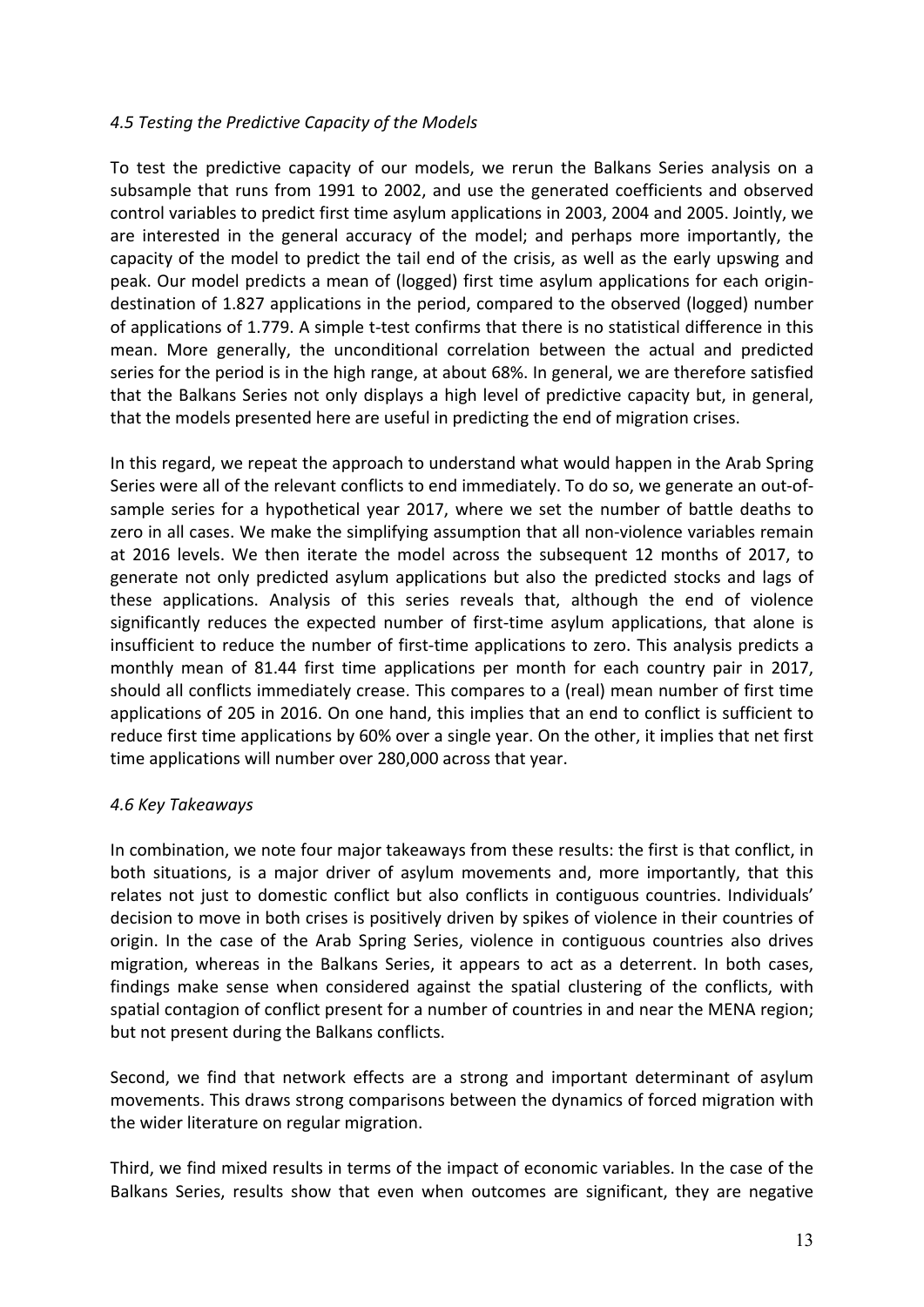suggesting that economic motivations do not play a role in the decision to move. The picture for the Arab Spring Series is more complex, however. Employment is a robust, positive and significant driver of asylum to Europe, with applications highest in the countries with the highest employment rates. On the other hand, however, other economic variables are insignificant drivers of applications. This suggests that while there are some effects from economic variables, they do not consistently explain either push or pull factors in either of our cases.

Fourth, from a policy perspective, we find no evidence that ODA can act as a successful intervention to prevent or deter forced migration. This implies that development programming in origin countries, or potential "second countries", does not reduce movements to Europe. In many ways, this finding is sensible. As shown in Table 2, economies in Europe are vastly richer than origin countries. If the motivations for asylum were truly economic, no amount of well-meaning development aid will close these economic gaps within the duration of a single crisis – or indeed the lifetime of most potential migrants. In turn, especially given that violence is a major driver of decisions to leave, conflict resolution and peacebuilding seems more likely to gain meaningful reductions in forced migration flows.

### **5 Conclusions**

A substantial literature has shown that conflict is a major push factor for forced migration. In contrast, the pull factors that make some destinations more desirable than others, as witnessed by the uneven distribution of asylum applications throughout Europe, remain poorly understood. Furthermore, the impact of particular spikes in asylum applications, which likely introduce structural breaks into long time series, is generally less well understood than the micro-effects of specific conflicts or the longer-term distribution of global applications. We seek a middle way, by developing spike-specific panels that look at movements between origin and destination country pairs during so-called "crisis periods". This allows us to understand both what causes individuals to leave their country of origin and what causes their selection into particular destinations.

From prior literature, we develop two competing hypotheses of destination country selection: the Localist Model suggests that individuals will seek asylum in the nearest safe country; the Rationalist Model that they will seek asylum in countries that exhibit the best economic indicators. In the case of the Balkans crisis, our results confirm the Localist Theory. While violence drives individuals to leave their countries of origin, we see no suggestion that individuals select into the countries with the strongest economic indicators. In the case of the post-Arab Spring crisis, findings are more complex. While individuals, again, leave in response to violence they do not select into countries with the highest per capita income or best economic growth rates. By contrast, the employment rate is a positive and significant driver of the decision over a destination. We argue that this is indicative of a sequential decisions process, where individuals seek countries that are both safe and offer some opportunity to perform basic rights, such as the right to work. At the same time, these decisions do not appear to be driven by the extent of the reward from employment, contrasting with both economic models and popular narratives.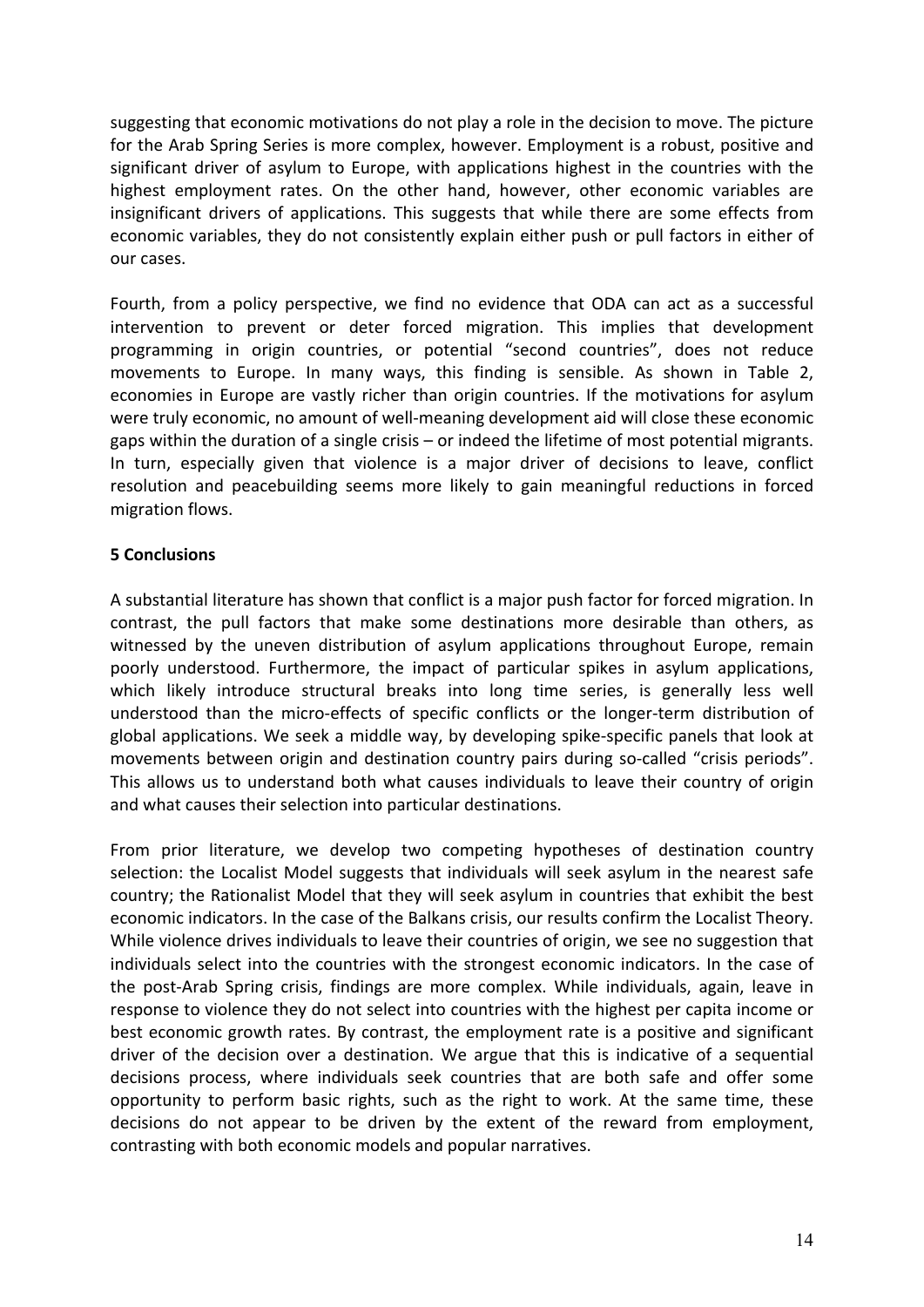As in more typical migration studies, we find that network effects are a major determinant in the choice of destination. These findings are not only academically interesting but of import for policymakers aiming to understand and, perhaps, regulate forced migration. In general, our evidence indicates that development expenditure is an ineffective method for reducing first time asylum applications. Rather, we suggest that focus should fall on preventing the spikes in violence that our results show drive movements. Second, the nature of the network effects suggest that it is difficult, *ex post*, to seek redistribution of asylum applicants. Rather, early agreements, ideally in place before forced migration reaches significant levels, should be reinforced by the equilibrium network effects.<sup>17</sup> Similarly, future work on how initial distributions fall would also be of interest. Especially given the relationship between economic variables, such as bilateral trade and increased regular migration (Campaniello, 2014), economics may provide interesting insights into why the first wave of asylum applications choose particular destinations, even without local networks. More so, however, government should note that even if violence does end, plans for future asylum applications need to be made. Due to the structural effects of lags and stocks of migration, and the lagged impact of conflict itself, first time asylum applications will remain high, even if conflict can be reduced.

<sup>&</sup>lt;sup>17</sup> The discussion of the implications of our findings for EU migration and asylum policies and the merits, or otherwise, of the Dublin Agreement are beyond the scope of this paper.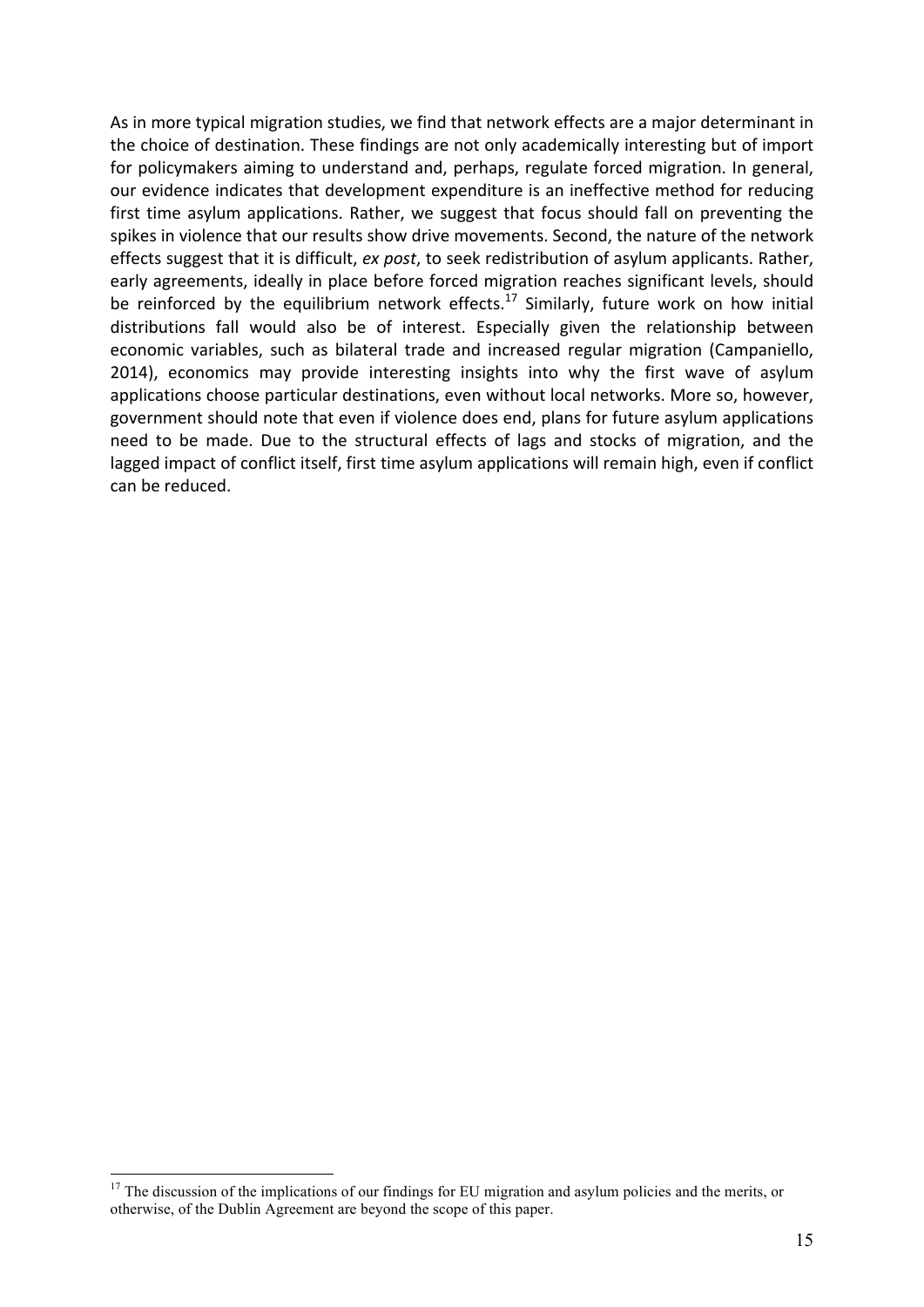#### **References**

Berry, M., Garcia-Blanco, I., & Moore, K. (2016). Press coverage of the refugee and migrant crisis in the EU: A content analysis of five European countries. UNHCR, Geneva

Bertocchi, G. and Strozzi, C. (2008): "International Migration and the Role of Institutions" Public Choice **137**: 81-102

Borjas, G. (1989): "Economic Theory and International Migration" International Migration Review **23**(3): 457-485

Brücker, H. and Siliverstovs, B. (2006): "On the Estimation and Forecasting of International Migration: How Relevant Is Heterogeneity Across Countries?" Empirical Economics 31(3): 735-754

Campaniello, N. (2014). "The Causal Effect of Trade on Migration: Evidence from Countries of the Euro-Mediterranean Partnership." Labour Economics 30: 223-233

Castles, S. (2004). Confronting the realities of forced migration. *Migration Policy Institute*.

Croicu, M., & Sundberg, R. (2015). "UCDP georeferenced event dataset codebook version 4.0." Journal of Peace Research, **50**(4): 523-532.

Czaika, M., and Kis-Katos, K. (2009). Civil conflict and displacement: Village-level determinants of forced migration in Aceh. Journal of Peace Research, 46(3), 399-418.

Davenport, C., Moore, W. and Poe, S. (2003): "Sometimes You Just Have to Leave: Domestic Threats and Forced Migration, 1964-1989" International Interactions **29**(1): 27-55

De Giorgi, G. and Pellizzari, M. (2009). "Welfare Migration in Europe." Labour Economics **16**(4): 353-363

Epstein, G. S. (2008). Herd and network effects in migration decision-making. *Journal of Ethnic and Migration Studies*, *34*(4), 567-583.

Hatton, T. (1995): "A Model of UK Migration, 1870-1913" Review of Economics and Statistics **77**(3): 407-415

Hatton, T. J. (2009). "The rise and fall of asylum: What happened and why?" The Economic Journal, **119**(535): F183-F213.

Hatton, T. (2014). "The Economics of International Migration: A Short History of the Debate." Labour Economics 30: 43-50

Holmes, S. M., & Castañeda, H. (2016). Representing the "European refugee crisis" in Germany and beyond: Deservingness and difference, life and death. American Ethnologist, *43*(1), 12-24.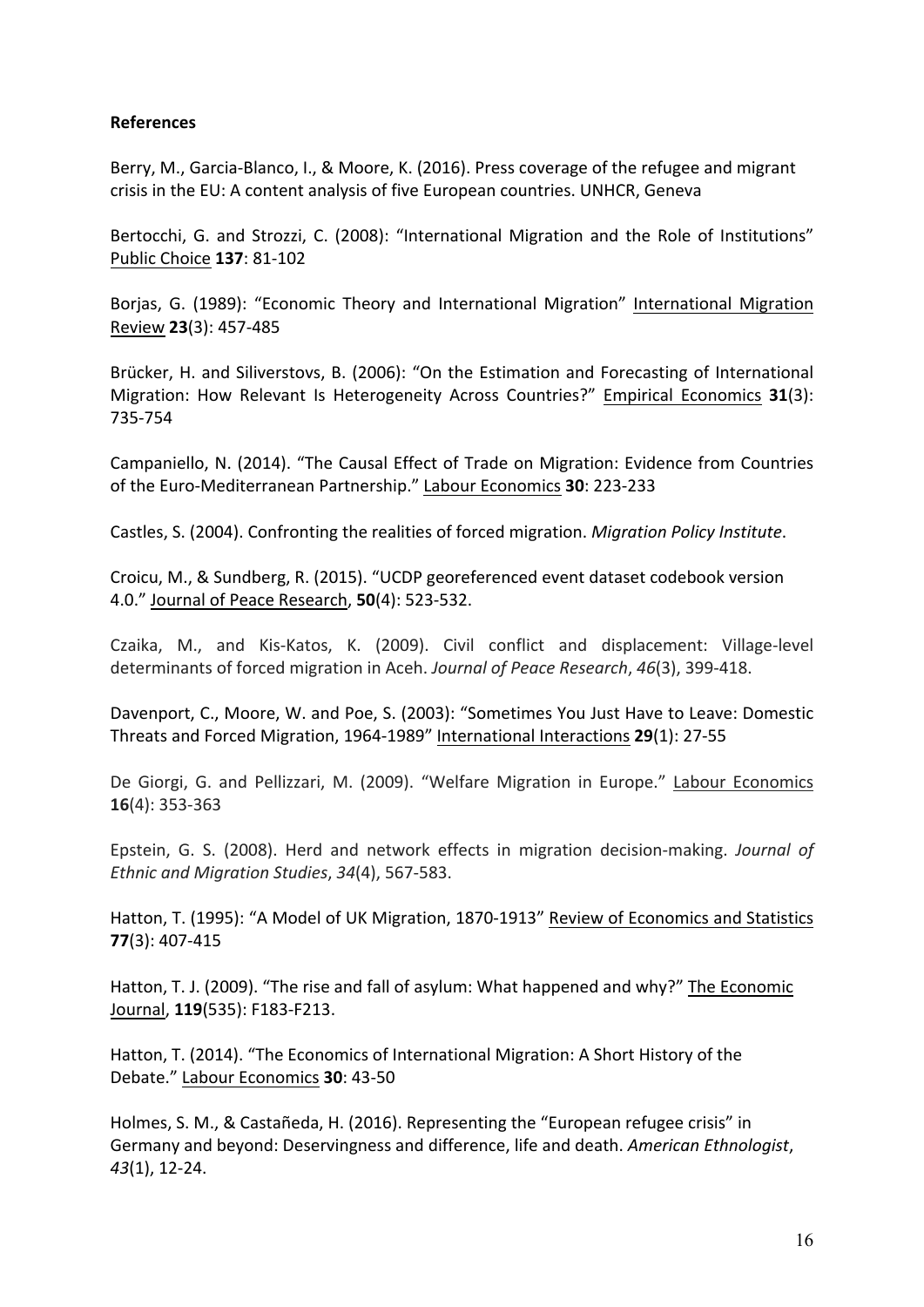Holzer, T., Schneider, G., and Widmer, T. (2000). The impact of legislative deterrence measures on the number of asylum applications in Switzerland (1986–1995). International *Migration Review*, *34*(4), 1182-1216.

Hooghe, M. Trappers, A., Meuleman, B and Reeskens, T. (2008): "Migration to European Countries: A Structural Explanation of Patterns, 1980 – 2004" International Migration Review **42**(2): 476-403

Karamera, D., Oguledo, V. and Davis, B. (2000): "A Gravity Model Analysis of International Migration to North America." Applied Economics 32(13): 1745-1755

Lee, E. (1966): "Theory of Migration" Demography 3(1): 47-57

Levin, A., Lin, C. and Chu, C. (2002): "Unit Root Tests in Panel Data: Asymptotic and Finite-Sample Properties" Journal of Econometrics **108**(1): 1-24

Massey, D. S., Arango, J., Hugo, G., Kouaouci, A., Pellegrino, A., & Taylor, J. E. (1993). Theories of international migration: A review and appraisal. *Population and development review*, 431-466.

Mayda, A. M. (2010). International migration: A panel data analysis of the determinants of bilateral flows. Journal of Population Economics, 23(4), 1249-1274.

Melander, E. and Öberg, M. (2004): "Forced Migration: The Effects of Magnitude and Scope of Fighting." Uppsala Universitet Working Paper, Uppsala.

Moore, W. and Shellman, S. (2002): "Fear of Persecution: A Global Study of Forced Migration, 1952-1995" Floridan State University Working Paper, Miami, FL.

Moore, W. H., and Shellman, S. M. (2004). Fear of persecution: Forced migration, 1952-1995. *Journal of Conflict Resolution*, *48*(5), 723-745.

Moore, W. H.,and Shellman, S. M. (2007). Whither will they go? A global study of refugees' destinations, 1965–1995. International Studies Quarterly, 51(4), 811-834.

Neumayer, E. (2005): "Bogus refugees? The determinants of asylum migration to Western Europe *International studies quarterly*, 49(3), 389-410.

Ortega, F., and Peri, G. (2013). The effect of income and immigration policies on international migration. *Migration Studies*, 1(1), 47-74.

Pederson, P., Pytlikova, M. and Smith, N. (2008): "Selection and Network Effects – Migration Flows into OECD Countries 1990-2000." European Economic Review 52(7): 1160-1186

Raleigh, C., Linke, A., Hegre, H., & Karlsen, J. (2010). "Introducing ACLED: an armed conflict location and event dataset: special data feature." Journal of peace research, 47(5): 651-660.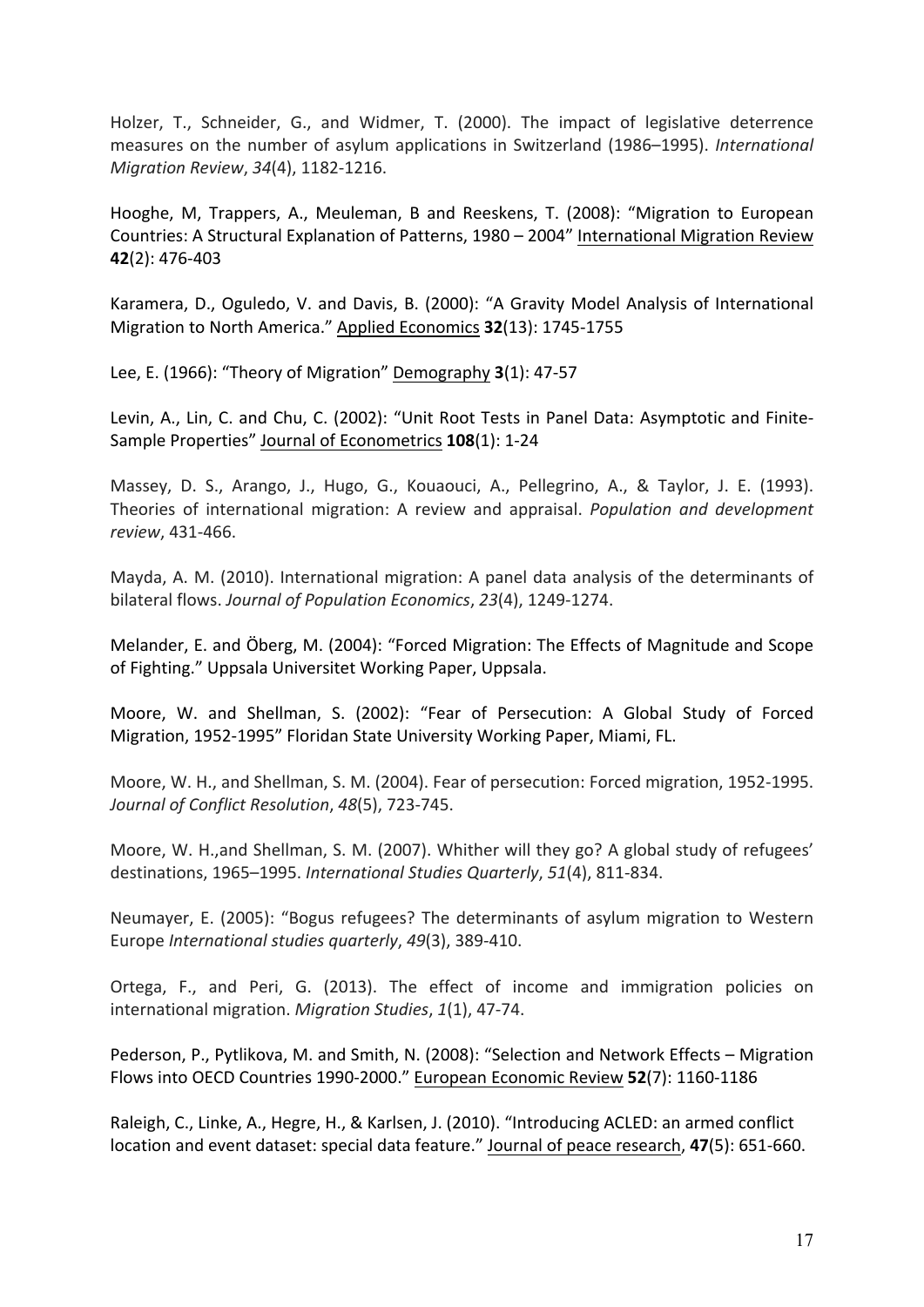Ravenstein, E. G. (1885). The laws of migration. *Journal of the statistical society of London*, *48*(2), 167-235.

Ruyssen, I., Everaert, G. and Rayp, G. (2014): "Determinants and Dynamics of Migration to OECD Countries in a Three-Dimensional Panel." Empirical Economics **46**(1): 175-197

Schmeidl, S. (1995): "From Root Cause Assessment to Preventive Diplomacy: Possibilities and Limitations of an Early Warning of Forced Migration" Ohio State University PhD Dissertation

Schmeidl, S. (1997). Exploring the causes of forced migration: A pooled time-series analysis, 1971-1990. *Social Science Quarterly*, 284-308.

Schmeidl, S., and Jenkins, J. C. (2003). Measuring International Forced Migration, 1969– 1999: The Global Forced Migration Project. *International journal of sociology*, 33(3), 70-87.

Sundberg, R., & Melander, E. (2013). "Introducing the UCDP georeferenced event dataset." Journal of Peace Research, **50**(4): 523-532.

Todaro, M. (1969): "Model of Labour Migration and Urban Unemployment in Less Development Countries." American Economic Review 59(1): 138-148

Vogler, M., and Rotte, R. (2000). The effects of development on migration: Theoretical issues and new empirical evidence. *Journal of Population Economics*, 13(3), 485-508.

Zipf, G. K. (1946). The P 1 P 2/D hypothesis: on the intercity movement of persons. *American sociological review*, *11*(6), 677-686.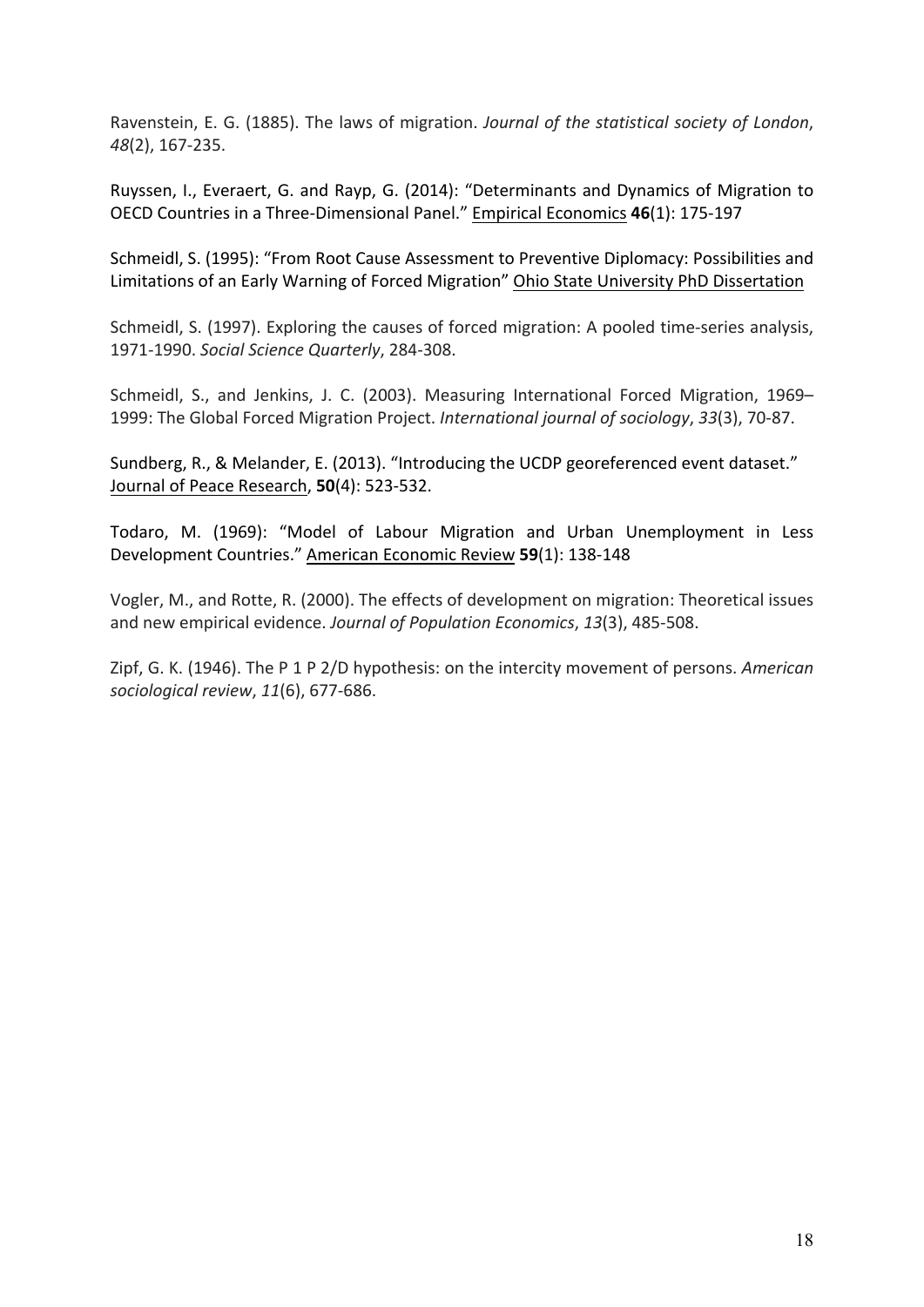# **Figures:**



Figure 1: Temporal Distribution of Violence in Balkans Series (left) and Arab Spring Series (right)

**Figure 2:** 



Figure 2: Temporal Distribution of First-Time Asylum Applications in Balkans Series (left) and Arab Spring Series (right)



Figure 3: Ratio of GDP per capita between Eritrea and a basket of European countries in 2010 (Source: World Bank Economic Indicators and authors' own calculations).

**Figure 3:**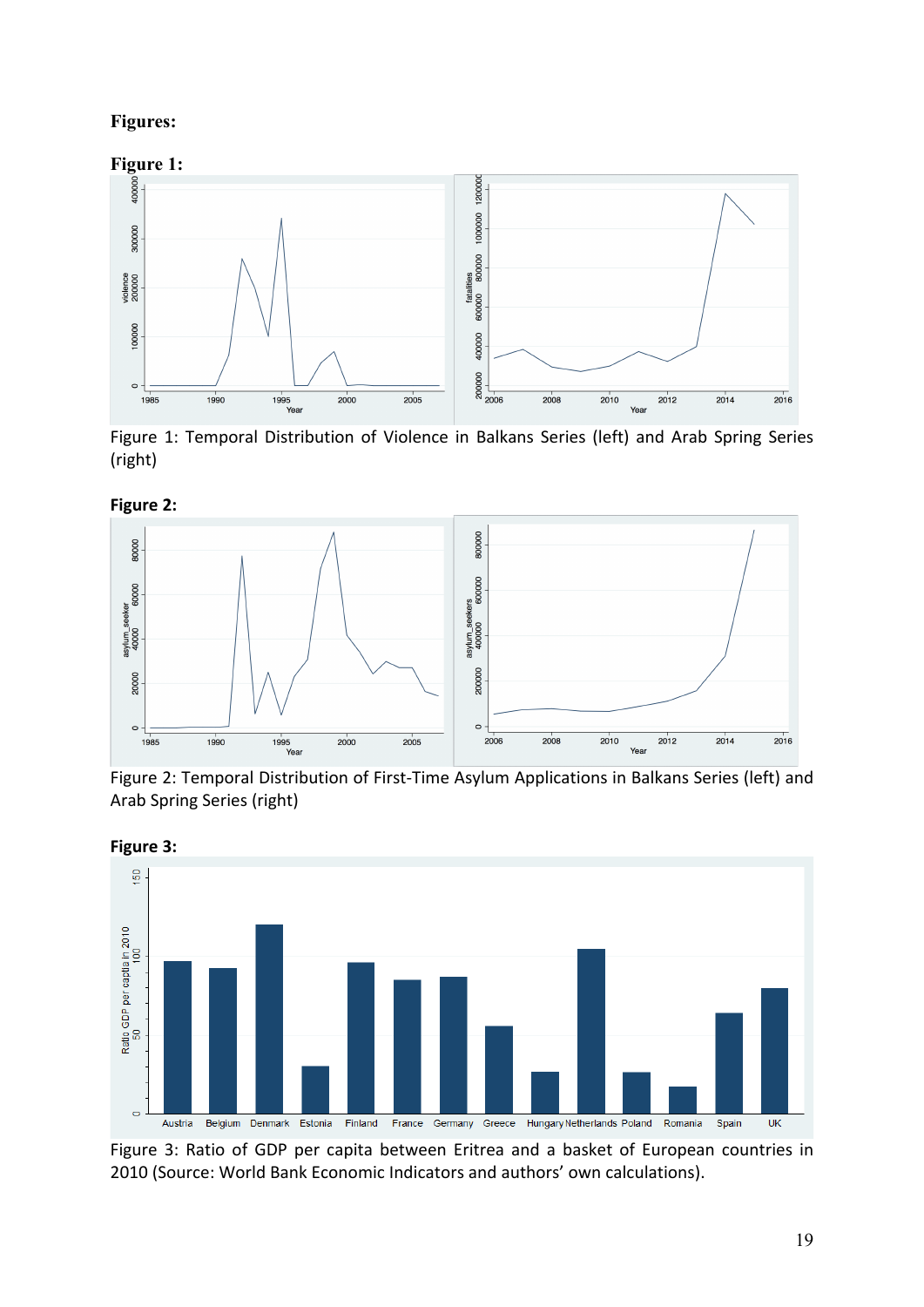## **Tables:**

| Table 1: Summary statistics of key outcome and control variables for the Arab Spring Series |        |             |             |             |             |  |
|---------------------------------------------------------------------------------------------|--------|-------------|-------------|-------------|-------------|--|
|                                                                                             | (1)    | (2)         | (3)         | (4)         | (5)         |  |
| <b>VARIABLES</b>                                                                            | N      | mean        | sd          | min         | max         |  |
|                                                                                             |        |             |             |             |             |  |
| <b>Destination Population</b>                                                               | 27,552 | $1.836e+07$ | $2.383e+07$ | 317,630     | $8.218e+07$ |  |
| Origin Population                                                                           | 25,632 | $3.063e+07$ | $2.734e+07$ | $4.183e+06$ | $8.028e+07$ |  |
| <b>Spatial Lag Conflict</b>                                                                 | 24,448 | 5.519       | 1.418       | $\Omega$    | 8.591       |  |
| <b>GDP</b>                                                                                  | 27,552 | 10.63       | 1.580       | 7.268       | 13.59       |  |
| <b>GDP</b> Growth                                                                           | 16,140 | $-3.221$    | 1.171       | $-10.51$    | $-0.747$    |  |
| GDP Per Capita                                                                              | 27,552 | $-5.190$    | 0.698       | $-6.870$    | $-3.670$    |  |
| Per Capita Growth                                                                           | 27,552 | 0.0167      | 0.0699      | $-0.379$    | 0.308       |  |
| <b>Employment Rate</b>                                                                      | 26,904 | 4.169       | 0.120       | 3.723       | 4.477       |  |
| <b>ODA</b>                                                                                  | 11,880 | 0.278       | 2.546       | $-4.605$    | 6.165       |  |
| Spatial Lag ODA                                                                             | 24,108 | 5.110       | 0.994       | 1.845       | 6.450       |  |
| Asylum                                                                                      | 27,552 | 1.394       | 1.989       | $\theta$    | 10.51       |  |
| Lag Asylum                                                                                  | 27,552 | 1.341       | 1.997       | $\Omega$    | 10.51       |  |
| Stock Asylum Apps.                                                                          | 23,758 | 5.200       | 2.696       | $\theta$    | 13.10       |  |
|                                                                                             |        |             |             |             |             |  |

Table 1: Summary statistics of key outcome and control variables for the Arab Spring Series

Note: Summary statistics generated using monthly data from 2006 - 2016 using all origindestination country pairs.

| (1)    | (2)         | (3)         | (4)            | (5)         |
|--------|-------------|-------------|----------------|-------------|
| N      | mean        | sd          | min            | max         |
|        |             |             |                |             |
| 30,996 | $1.839e+07$ | $2.389e+07$ | 317,630        | $8.218e+07$ |
| 28,692 | $3.097e+07$ | $2.750e+07$ | $4.183e+06$    | $8.028e+07$ |
| 15,345 | 371.1       | 493.2       | $\theta$       | 3,180       |
| 30,996 | 487.5       | 693.0       | $\theta$       | 5,381       |
| 30,996 | 119,871     | 176,386     | 1,434          | 796,060     |
| 30,996 | 0.0130      | 0.0791      | $-0.446$       | 0.474       |
| 30,996 | 0.00715     | 0.00494     | 0.00104        | 0.0255      |
| 30,996 | 1.021       | 0.0693      | 0.685          | 1.360       |
| 30,348 | 65.40       | 7.756       | 41.40          | 88          |
| 12,372 | 16.96       | 55.52       | $-66.79$       | 476.0       |
| 15,341 | 179.0       | 1,090       |                | 36,860      |
| 13,156 | 213.4       | 1,187       |                | 36,860      |
| 30,996 | 3,588       | 17,926      | $\theta$       | 489,188     |
| 13,812 | $1.836e+06$ | $2.256e+06$ | $\theta$       | $7.633e+06$ |
| 30,996 | 3,588       | 17,926      | $\overline{0}$ | 489,188     |
|        |             |             |                |             |

Note: Summary statistics generated using annual data from 1985 - 2000 for all origindestination country pairs.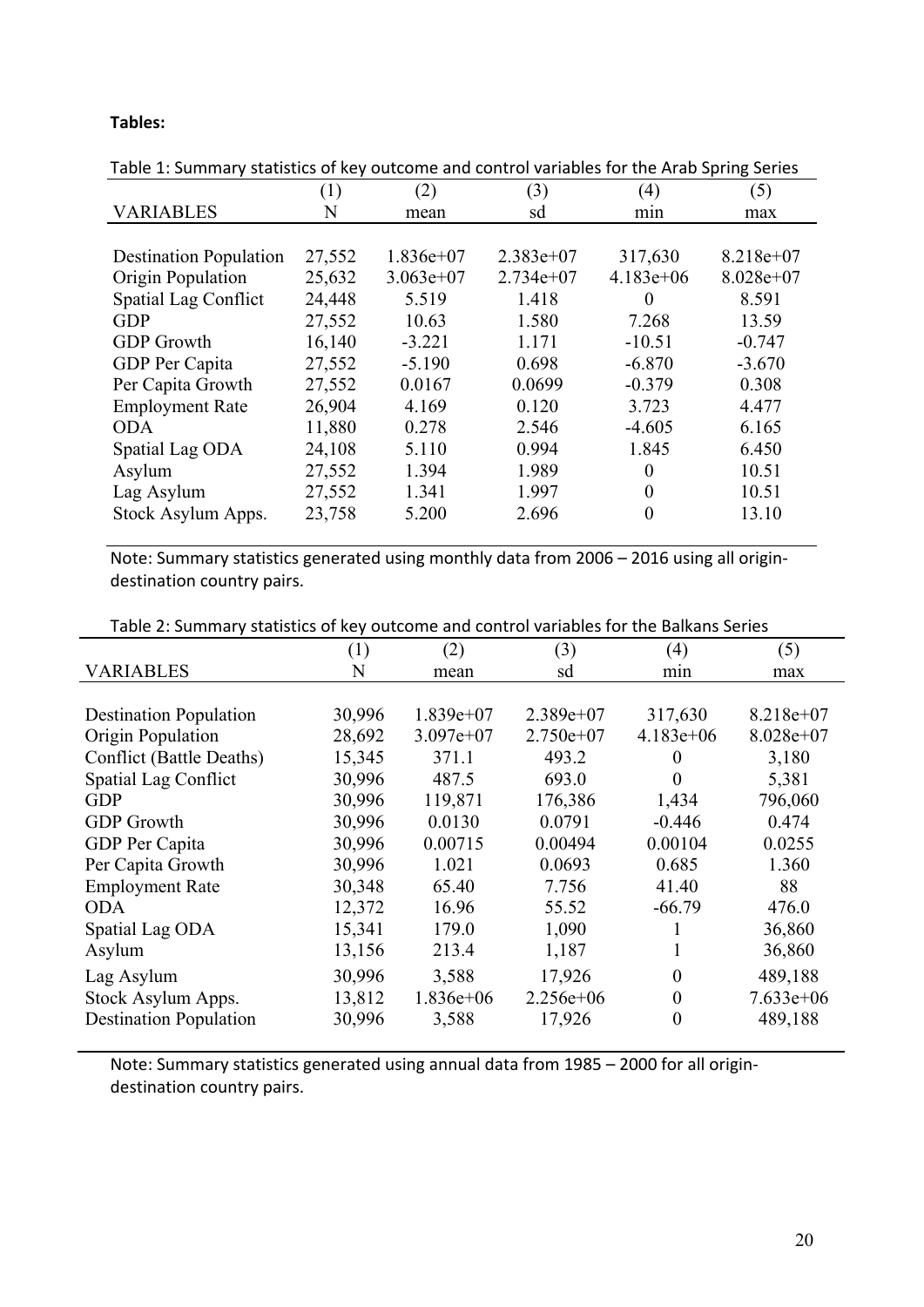|                  | (1)                          | (2)          | (3)          | (4)          |
|------------------|------------------------------|--------------|--------------|--------------|
| <b>VARIABLES</b> |                              | 2            | 3            | 4            |
|                  |                              |              |              |              |
| 1 lag asylum     | $0.652***$                   | $0.649***$   | $0.708***$   | $0.722***$   |
|                  | (0.0418)                     | (0.0431)     | (0.0529)     | (0.0376)     |
| 1_stock          | $0.334***$                   | $0.362***$   | $0.228**$    | $0.270***$   |
|                  | (0.0694)                     | (0.0793)     | (0.0915)     | (0.0733)     |
| success          | 0.000250                     | $-0.000803$  | 0.00172      | 0.000563     |
|                  | (0.00170)                    | (0.00190)    | (0.00159)    | (0.00145)    |
| 1 deaths         | 0.00545                      |              |              |              |
|                  | (0.0401)                     |              |              |              |
| $L6.1$ deaths    |                              | $0.0673**$   |              |              |
|                  |                              | (0.0298)     |              |              |
| $L12.1$ deaths   |                              |              | $0.0732**$   |              |
|                  |                              |              | (0.0322)     |              |
| 1_deaths_sum     |                              |              |              | $-0.00329$   |
|                  |                              |              |              | (0.0197)     |
| 1_deaths_sp      | $0.0913***$                  | $0.0975***$  | $0.108***$   | 0.0396       |
|                  | (0.0284)                     | (0.0262)     | (0.0337)     | (0.0295)     |
| $l$ gdp          | $-0.0614$                    | $-0.109$     | $-0.0728$    | $-0.0174$    |
|                  | (0.164)                      | (0.173)      | (0.159)      | (0.183)      |
| $l$ $g$ $g$ dp   | 0.0374                       | 0.0377       | 0.0291       | $0.0337*$    |
|                  | (0.0282)                     | (0.0251)     | (0.0355)     | (0.0204)     |
| $l$ _gdp_pc      | $-0.0495$                    | 0.0402       | $-0.0529$    | $-0.143$     |
|                  | (0.147)                      | (0.156)      | (0.164)      | (0.188)      |
| $l$ gdp $g$ pc   | $-0.865$                     | $-1.653$     | $-0.962$     | $-1.152$     |
|                  | (0.786)                      | (1.166)      | (1.464)      | (0.753)      |
| l oda            | 0.0356                       | $-0.00228$   | 0.0312       | $0.117**$    |
|                  | (0.0552)                     | (0.0507)     | (0.0597)     | (0.0564)     |
| 1_employment     | 1.978***                     | 2.090***     | 2.642***     | 0.962        |
|                  | (0.651)                      | (0.665)      | (0.767)      | (0.638)      |
|                  | 0.0607                       | 0.0238       | 0.0373       | 0.0977       |
| $1$ oda sp       | (0.0684)                     | (0.0736)     | (0.0826)     | (0.0695)     |
| pop destination  | $-9.57e-10$                  | 3.23e-09     | 4.65e-10     | $-3.96e-09$  |
|                  |                              |              |              |              |
|                  | $(6.22e-09)$<br>$-6.09e-09*$ | $(7.72e-09)$ | $(7.66e-09)$ | $(8.16e-09)$ |
| pop_origin       |                              | $-2.63e-09$  | 3.30e-09     | $-3.79e-09$  |
|                  | $(3.29e-09)$                 | $(2.79e-09)$ | $(3.78e-09)$ | $(3.22e-09)$ |
| Constant         | $-9.628***$                  | $-9.595***$  | $-12.49***$  | $-6.064*$    |
|                  | (3.129)                      | (3.061)      | (3.622)      | (3.661)      |
|                  |                              |              |              |              |
| Observations     | 2,310                        | 2,135        | 2,012        | 3,673        |
| Number of id     | 131                          | 125          | 120          | 136          |

Table 3: Arrelano-Bond System GMM Estimation of the Arab Spring Series.

Note: Results from Arrelano-Bond system GMM estimator using 2nd and 3rd lags as instruments. Column (1) shows results of contemporaneous violence; Column (2) using a sixmonth lag; Column (3) a twelve-month lag; and Column (4) the sum of previous violence. All variables prefixed with "l" in logs. Standard errors clustered by origin-destination country pair. Robust standard errors in parenthesis. \*\*\*  $p<0.01$ , \*\*  $p<0.05$ , \*  $p<0.1$ .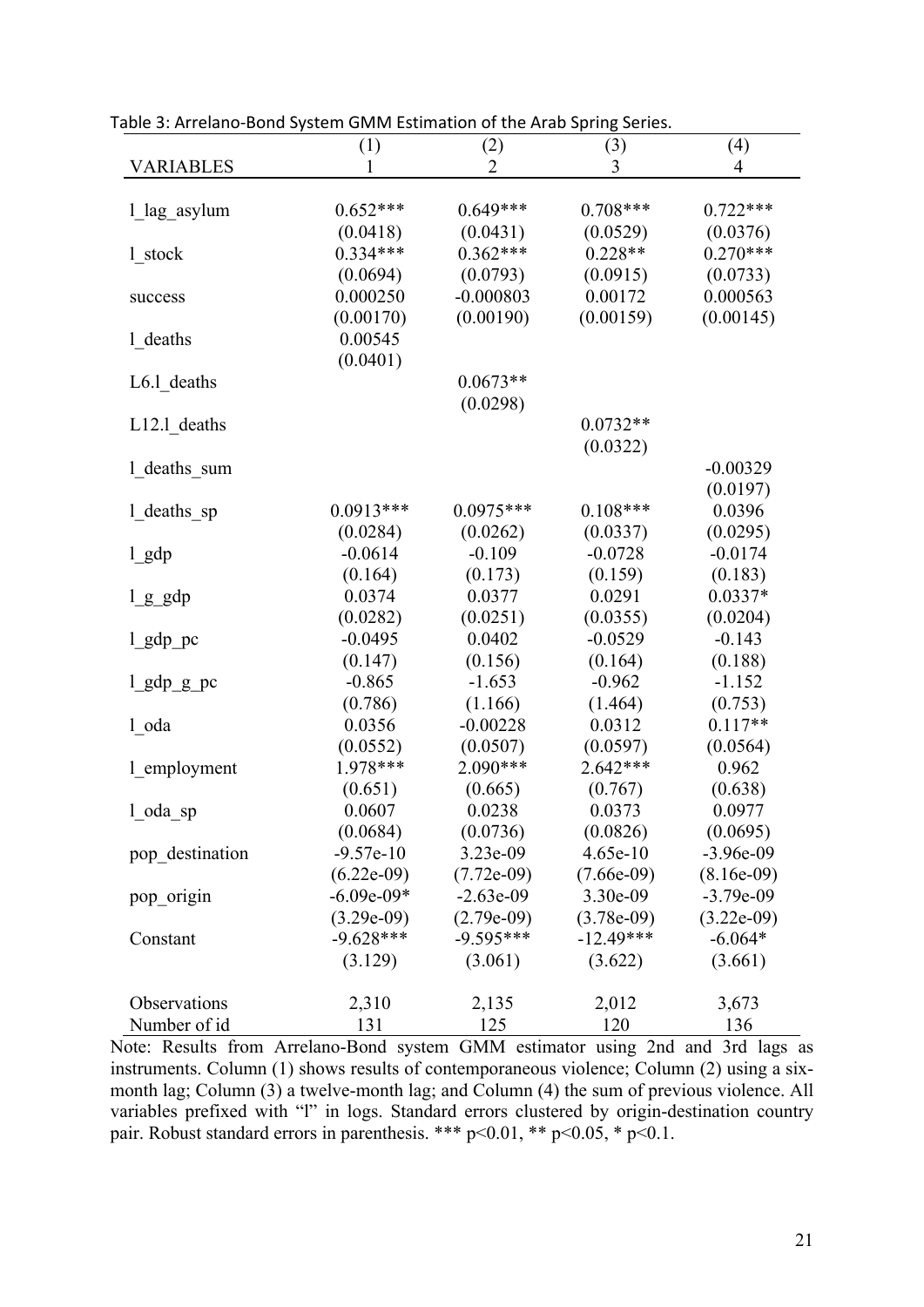|                  | (1)              | (2)              | (3)              |
|------------------|------------------|------------------|------------------|
| <b>VARIABLES</b> | 1                | 2                | 3                |
|                  |                  |                  |                  |
| 1 lag asylum     | $0.276***$       | $0.281***$       | $0.202*$         |
|                  | (0.0982)         | (0.107)          | (0.120)          |
| 1 stock          | $0.284*$         | $0.308*$         | $0.453**$        |
|                  | (0.159)          | (0.164)          | (0.226)          |
| 1 deaths         | $0.277***$       |                  |                  |
|                  | (0.0995)         |                  |                  |
| L.1 deaths       |                  | 0.0431           |                  |
|                  |                  | (0.0880)         |                  |
| 1 deaths sum     |                  |                  | $-0.407$         |
|                  |                  |                  | (0.300)          |
| 1_deaths_sp      | $-0.578*$        | $-0.341$         | $-0.545**$       |
|                  | (0.334)          | (0.243)          | (0.271)          |
| $1$ gdp          | $-0.216$         | $-0.156$         | 0.254            |
|                  | (0.534)          | (0.459)          | (0.644)          |
| $l$ $g$ $g$ dp   | $-17.41***$      | $-17.84***$      | $-15.17**$       |
|                  | (5.465)          | (5.505)          | (6.114)          |
| l_gdp_pc         | 0.188            | 0.231            | $-0.404$         |
|                  | (0.486)          | (0.501)          | (0.639)          |
| $1$ gdp $g$ pc   | 5.233            | 2.055            | $-1.093$         |
|                  | (9.247)          | (9.725)          | (9.531)          |
| 1 oda            | $\boldsymbol{0}$ | $\boldsymbol{0}$ | $\boldsymbol{0}$ |
|                  | (0)              | (0)              | (0)              |
| 1 employment     | $-0.202$         | $-0.182$         | $-0.427$         |
|                  | (0.196)          | (0.204)          | (0.271)          |
| $1$ oda sp       | 0.542            | 0.406            | $0.661**$        |
|                  | (0.332)          | (0.248)          | (0.286)          |
| pop destination  | $-1.69e-08$      | $-2.67e-08$      | $-6.73e-08*$     |
|                  | $(3.19e-08)$     | $(3.12e-08)$     | $(3.57e-08)$     |
| pop_origin       | 9.28e-08         | 1.43e-07         | 2.98e-07         |
|                  | $(1.37e-07)$     | $(1.44e-07)$     | $(3.97e-07)$     |
| Constant         | $-0.657$         | 0.0330           | 6.642            |
|                  | (2.230)          | (2.709)          | (8.683)          |
| Observations     | 2,812            | 2,690            | 1,792            |
| Number of id     | 158              | 158              | 158              |

Table 4: Arrelano-Bond System GMM Estimation of the Balkans Series.

Note: Results from Arrelano-Bond system GMM estimator using 2nd and 3rd lags as instruments. Column (1) shows results of contemporaneous violence; Column (2) using a twelve-month lag; and Column (3) the sum of previous violence. All variables prefixed with "l" in logs. Standard errors clustered by origin-destination country pair. Robust standard errors in parenthesis. \*\*\*  $p<0.01$ , \*\*  $p<0.05$ , \*  $p<0.1$ .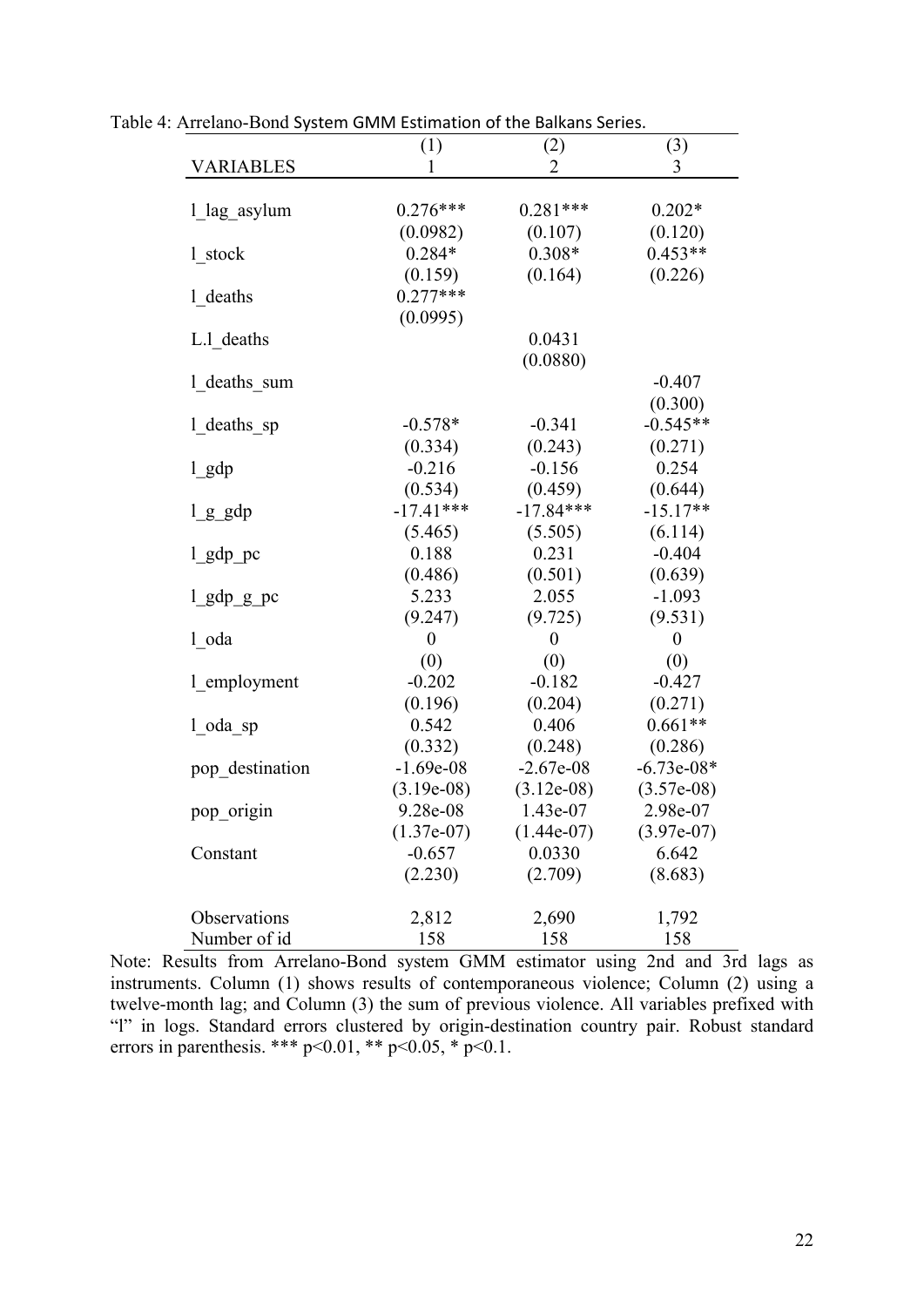| ruore Tri . I mea Effect Estimation of the Trial Spring |               | 0.01100        |                     |                |
|---------------------------------------------------------|---------------|----------------|---------------------|----------------|
|                                                         | (1)           | (2)            | (3)                 | (4)            |
| <b>VARIABLES</b>                                        |               | 2              | 3                   | 4              |
|                                                         |               |                |                     |                |
| 1 stock                                                 | 1.028***      | $1.102***$     | $1.261***$          | 1.015***       |
|                                                         | (0.150)       | (0.132)        | (0.210)             | (0.0827)       |
| 1_deaths                                                | $0.0755***$   |                |                     |                |
|                                                         | (0.0214)      |                |                     |                |
| L6.deaths                                               |               | $0.000418***$  |                     |                |
|                                                         |               | $(7.41e-05)$   |                     |                |
| L12.deaths                                              |               |                | $0.000409***$       |                |
|                                                         |               |                | $(8.57e-05)$        |                |
| 1_deaths_sum                                            |               |                |                     | $-0.0188$      |
|                                                         |               |                |                     | (0.0315)       |
| 1_deaths_sp                                             | $-0.00944$    | $-0.00615$     | $-0.0189$           | $-0.0148$      |
|                                                         | (0.0220)      | (0.0201)       | (0.0202)            | (0.0177)       |
| success                                                 | 0.00197       | 0.00266        | 0.00164             | $0.00387***$   |
|                                                         | (0.00220)     | (0.00237)      | (0.00222)           | (0.00146)      |
| $l$ gdp                                                 | $-9.252*$     | $-10.23**$     | $-7.918$            | $-9.308**$     |
|                                                         | (5.252)       | (4.789)        | (5.230)             | (4.626)        |
| $l$ $g$ $g$ dp                                          | 0.0191        | 0.00721        | $-0.000344$         | 0.0116         |
|                                                         | (0.0217)      | (0.0207)       | (0.0219)            | (0.0182)       |
|                                                         | 8.343         | 9.562*         | 7.139               | 8.755*         |
| $l$ _gdp_pc                                             |               |                |                     |                |
|                                                         | (5.503)       | (4.994)        | (5.329)<br>1.959*** | (4.832)        |
| $lgdp_gpc$                                              | $-0.00518$    | $-0.127$       |                     | $-0.197$       |
|                                                         | (0.662)       | (0.565)        | (0.592)             | (0.522)        |
| $1$ _oda                                                | $0.113**$     | $0.0862**$     | 0.0590              | 0.0889***      |
|                                                         | (0.0479)      | (0.0426)       | (0.0478)            | (0.0308)       |
| 1_employment                                            | 3.850**       | 2.322          | 1.928               | 2.859**        |
|                                                         | (1.854)       | (2.133)        | (2.255)             | (1.381)        |
| l oda sp                                                | 0.206         | $0.350**$      | $0.369**$           | $0.265**$      |
|                                                         | (0.151)       | (0.137)        | (0.161)             | (0.112)        |
| pop destination                                         | 2.35e-07**    | 2.73e-07***    | $2.60e-07**$        | $1.74e-07*$    |
|                                                         | $(1.17e-07)$  | $(1.01e-07)$   | $(1.09e-07)$        | $(9.36e-08)$   |
| pop_origin                                              | $-1.13e-07**$ | $-1.58e-07***$ | $-1.55e-07**$       | $-1.13e-07***$ |
|                                                         | $(5.25e-08)$  | $(4.81e-08)$   | $(6.19e-08)$        | $(2.78e-08)$   |
| Constant                                                | 124.7         | $147.7*$       | 109.6               | 133.7*         |
|                                                         | (87.04)       | (79.02)        | (84.78)             | (76.65)        |
| Observations                                            |               |                |                     |                |
|                                                         | 2,310         | 2,188          | 2,059               | 3,673          |
| R-squared                                               | 0.250         | 0.277          | 0.306               | 0.454          |
| Number of id                                            | 131           | 127            | 120                 | 136            |

Table A1: Fixed Effect Estimation of the Arab Spring Series.

Note: Results from Fixed Effects estimator. Column (1) shows results of contemporaneous violence; Column (2) using a six- month lag; Column (3) a twelve-month lag; and Column (4) the sum of previous violence. All variables prefixed with "l" in logs. Standard errors clustered by origin-destination country pair. Robust standard errors in parenthesis. \*\*\* p<0.01, \*\*  $p \le 0.05$ , \*  $p \le 0.1$ .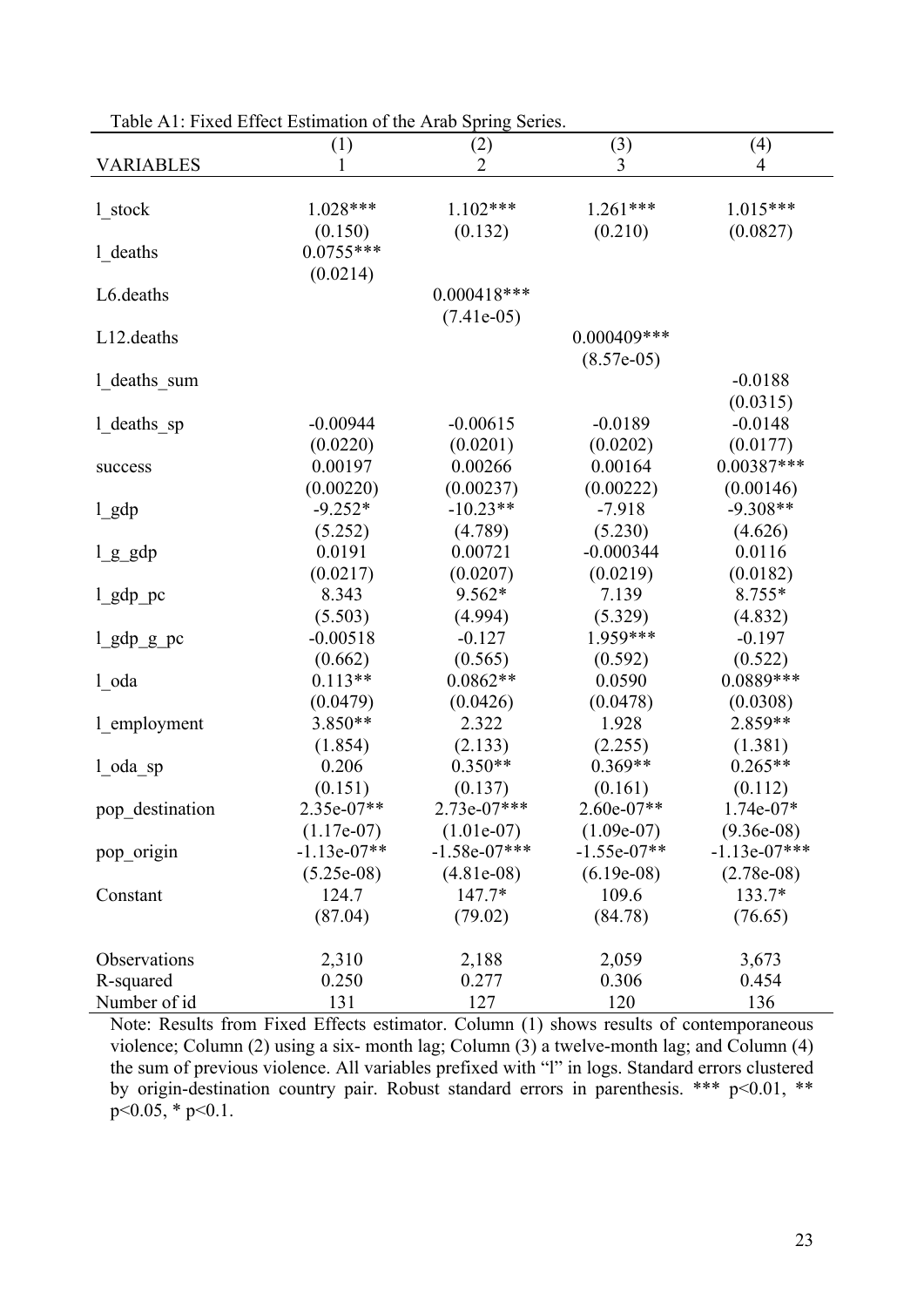|                   | (1)          | (2)          | (3)          | (4)          |
|-------------------|--------------|--------------|--------------|--------------|
| <b>VARIABLES</b>  | 1            | 2            | 3            | 4            |
|                   |              |              |              |              |
| D.1 lag asylum    | $0.402***$   | $0.503***$   | $0.292**$    | $0.354***$   |
|                   | (0.138)      | (0.159)      | (0.131)      | (0.0926)     |
| D.1 stock         | $2.262***$   | 2.482***     | $2.590***$   | 2.791***     |
|                   | (0.597)      | (0.719)      | (0.619)      | (0.526)      |
| D.success         | 0.00180      | 0.00321      | 0.000857     | 0.000903     |
|                   | (0.00303)    | (0.00299)    | (0.00323)    | (0.00198)    |
| D.l deaths        | 0.0270       |              |              |              |
|                   | (0.0199)     |              |              |              |
| L6D.1 deaths      |              | $0.0425*$    |              |              |
|                   |              | (0.0255)     |              |              |
| L12D.1 deaths     |              |              | 0.00317      |              |
|                   |              |              |              |              |
|                   |              |              | (0.0261)     |              |
| D.1 deaths sum    |              |              |              | $-0.0550$    |
|                   |              |              |              | (0.0503)     |
| D.1 deaths sp     | 0.0399       | 0.0459       | $0.0555**$   | 0.0153       |
|                   | (0.0256)     | (0.0286)     | (0.0277)     | (0.0195)     |
| $D.l$ gdp         | 22.71        | 2.317        | 1,145        | 17.62        |
|                   | (41.26)      | (45.10)      | (4,686)      | (36.22)      |
| $D.l_g$ gdp       | $-0.0169$    | $-0.0299$    | $-0.0196$    | $-0.0319*$   |
|                   | (0.0229)     | (0.0232)     | (0.0250)     | (0.0191)     |
| $D.l_gdp_p$       | $-23.41$     | $-2.650$     | $-1,146$     | $-16.96$     |
|                   | (41.19)      | (44.86)      | (4,685)      | (35.87)      |
| $D.l_gdp_gpc$     | $-0.619$     | $-2.111$     | $-5.070$     | $-2.370$     |
|                   | (1.813)      | (1.701)      | (3.154)      | (1.682)      |
| D.l oda           | $0.408***$   | $0.221**$    | 0.0959       | 0.0312       |
|                   | (0.139)      | (0.101)      | (0.160)      | (0.0932)     |
| D.1 employment    | 3.369        | 4.727        | 9.996*       | 5.945*       |
|                   | (4.689)      | (4.849)      | (5.483)      | (3.319)      |
| D.l oda sp        | $-0.865$     | 0.171        | 1.613        | 0.589        |
|                   | (0.530)      | (0.533)      | (1.381)      | (0.451)      |
| D.pop_destination | 2.86e-07     | 2.88e-07     | $-1.72e-05$  | $-2.24e-07$  |
|                   | $(6.22e-07)$ | $(7.38e-07)$ | $(7.24e-05)$ | $(5.66e-07)$ |
| D.pop origin      | $-2.45e-07*$ | 1.50e-07     | $-3.36e-07$  | 1.26e-07     |
|                   | $(1.28e-07)$ | $(1.87e-07)$ | $(4.65e-07)$ | $(1.01e-07)$ |
| Constant          | $-0.0756***$ | $-0.0925***$ | $-0.0832***$ | $-0.0968***$ |
|                   | (0.0205)     | (0.0251)     | (0.0219)     | (0.0157)     |
|                   |              |              |              |              |
| Observations      |              |              |              |              |
|                   | 1,551        | 1,396        | 1,356        | 2,800        |
| Number of id      | 118          | 116          | 114          | 133          |

Table A2: Anderson-Hsiao First Difference Estimation of the Arab Spring Series

Note: Results from Anderson-Hsiao first difference estimator. Column (1) shows results of contemporaneous violence; Column (2) using a six- month lag; Column (3) a twelve-month lag; and Column (4) the sum of previous violence. All variables prefixed with "l" in logs. Standard errors clustered by origin-destination country pair. Robust standard errors in parenthesis. \*\*\* p<0.01, \*\* p<0.05, \* p<0.1.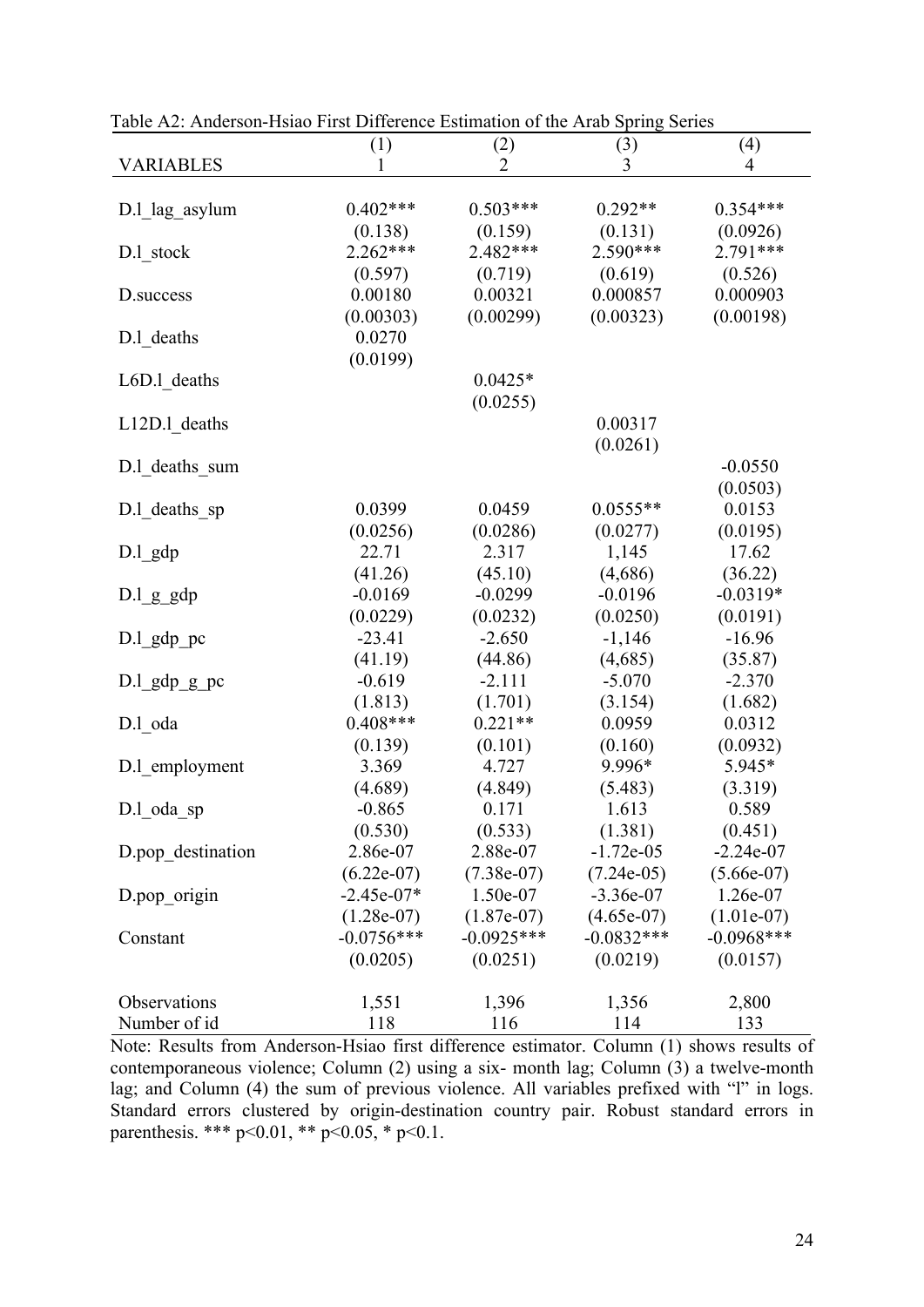|                  | (1)          | (2)          | (3)          | (4)          |
|------------------|--------------|--------------|--------------|--------------|
| <b>VARIABLES</b> | 1            | 2            | 3            | 4            |
|                  |              |              |              |              |
| 1_lag_asylum     | $0.258**$    | $0.250**$    | $0.361***$   | $0.315***$   |
|                  | (0.118)      | (0.119)      | (0.118)      | (0.117)      |
| 1 stock          | 0.0281       | $-0.222$     | $-1.118**$   | $-0.788**$   |
|                  | (0.449)      | (0.463)      | (0.534)      | (0.369)      |
| success          | 0.00919      | 0.00461      | $-0.00574$   | 0.00273      |
|                  | (0.0111)     | (0.0130)     | (0.00794)    | (0.0114)     |
| 1 deaths         | 0.0173       |              |              |              |
|                  | (0.0361)     |              |              |              |
| $L6.1$ deaths    |              | $0.100***$   |              |              |
|                  |              | (0.0288)     |              |              |
| L12.1 deaths     |              |              | 0.0560       |              |
|                  |              |              | (0.0366)     |              |
| 1 deaths sum     |              |              |              | 0.00910      |
|                  |              |              |              | (0.131)      |
| $1$ deaths sp    | $0.0829**$   | $0.134***$   | $0.122***$   | $0.0740***$  |
|                  | (0.0358)     | (0.0419)     | (0.0435)     | (0.0267)     |
| $l$ gdp          | $-33.33$     | 57.13        | $-3,295$     | $-29.17$     |
|                  | (63.98)      | (62.26)      | (9, 915)     | (53.49)      |
| $l$ $g$ $g$ dp   | 0.00660      | 0.0289       | $-0.0203$    | $-0.0367$    |
|                  | (0.0410)     | (0.0441)     | (0.0486)     | (0.0366)     |
| $l$ _gdp_pc      | 32.35        | $-59.52$     | 3,294        | 30.84        |
|                  | (64.26)      | (62.64)      | (9, 915)     | (53.42)      |
| $l$ gdp $g$ pc   | 2.907        | 0.0972       | $-1.908$     | 1.023        |
|                  | (2.240)      | (2.056)      | (3.337)      | (1.848)      |
| 1 oda            | $-0.0940$    | 0.0539       | $-2.690$     | 0.0729       |
|                  | (0.255)      | (0.221)      | (3.530)      | (0.312)      |
| 1_employment     | 18.57***     | 21.64***     | 30.68**      | 21.39***     |
|                  | (7.209)      | (7.127)      | (12.75)      | (5.737)      |
| $1$ oda sp       | $-0.291$     | $-0.317$     | 3.178        | $-1.165$     |
|                  | (0.645)      | (0.730)      | (7.870)      | (1.161)      |
| pop destination  | 1.42e-07     | $-7.96e-07$  | 5.44e-05     | 3.09e-07     |
|                  | $(8.99e-07)$ | $(9.16e-07)$ | (0.000150)   | $(7.44e-07)$ |
| pop_origin       | 5.55e-08     | $-1.68e-07$  | $-4.67e-07$  | $-3.67e-07$  |
|                  | $(2.63e-07)$ | $(2.13e-07)$ | $(1.59e-06)$ | $(3.84e-07)$ |
|                  |              |              |              |              |
| Observations     | 1,551        | 1,396        | 1,356        | 2,800        |
| Number of id     | 102          | 105          | 102          | 133          |

Table A3: Arrelano-Bond First Difference Estimation of the Arab Spring Series

Note: Results from Arrelano-Bond first difference estimator. Column (1) shows results of contemporaneous violence; Column (2) using a six- month lag; Column (3) a twelve-month lag; and Column (4) the sum of previous violence. All variables prefixed with "l" in logs. Standard errors clustered by origin-destination country pair. Robust standard errors in parenthesis. \*\*\* p<0.01, \*\* p<0.05, \* p<0.1.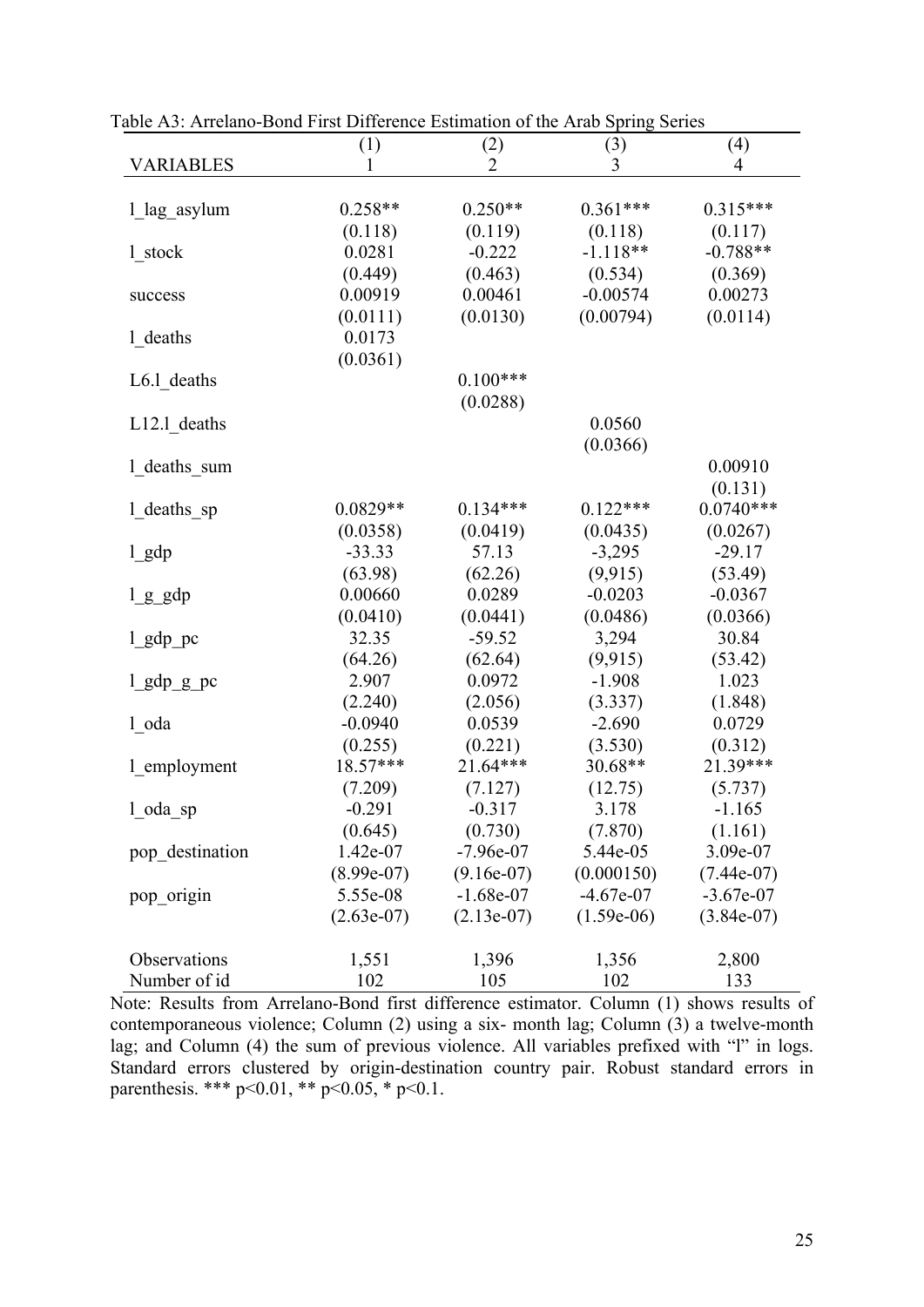|                  | (1)          | (2)                   | (3)          |
|------------------|--------------|-----------------------|--------------|
| <b>VARIABLES</b> | 1            | $\mathcal{D}_{\cdot}$ | 3            |
|                  |              |                       |              |
| 1 lag asylum     | $0.114***$   | $0.106**$             | 0.0457       |
|                  | (0.0431)     | (0.0427)              | (0.0492)     |
| 1 stock          | $0.484***$   | $0.491***$            | $0.506***$   |
|                  | (0.0330)     | (0.0330)              | (0.0439)     |
| 1 deaths         | $0.0658***$  |                       |              |
|                  | (0.0189)     |                       |              |
| L.deaths         |              | $0.000171**$          |              |
|                  |              | $(7.68e-05)$          |              |
| 1 deaths sum     |              |                       | $0.142*$     |
|                  |              |                       | (0.0774)     |
| 1 deaths sp      | 0.00506      | $0.0131**$            | 0.0132       |
|                  | (0.00706)    | (0.00648)             | (0.0132)     |
| $1$ gdp          | $-0.00102$   | $-0.00162$            | $-0.00405$   |
|                  | (0.0171)     | (0.0170)              | (0.0337)     |
| $l$ g $g$ dp     | $-0.0294$    | $-0.0388$             | $-0.0733$    |
|                  | (0.118)      | (0.139)               | (0.184)      |
| $1$ gdp pc       | $-0.0190$    | $-0.0115$             | 0.00583      |
|                  | (0.0188)     | (0.0218)              | (0.0383)     |
| l_gdp_g_pc       | 0.0610       | $-0.0224$             | $-0.0221$    |
|                  | (0.0453)     | (0.122)               | (0.172)      |
| 1 employment     | $-0.0411**$  | $-0.0439**$           | $-0.0662***$ |
|                  | (0.0173)     | (0.0178)              | (0.0247)     |
| l oda sp         | 0.00753      | 0.00809               | $0.0426**$   |
|                  | (0.0111)     | (0.0112)              | (0.0202)     |
| pop destination  | $-2.42e-08$  | $-2.65e-08$           | $-1.09e-07$  |
|                  | $(3.08e-08)$ | $(3.23e-08)$          | $(7.68e-08)$ |
| pop_origin       | $-2.53e-07$  | $-2.58e-07$           | $-8.21e-07*$ |
|                  | $(2.24e-07)$ | $(2.32e-07)$          | $(4.30e-07)$ |
| Constant         | 1.384        | 1.446                 | 4.177*       |
|                  | (1.137)      | (1.186)               | (2.251)      |
|                  |              |                       |              |
| Observations     | 2,812        | 2,690                 | 1,792        |
| R-squared        | 0.483        | 0.463                 | 0.193        |
| Number of id     | 158          | 158                   | 158          |

Table A4: Fixed Effect Estimation of the Balkans Series.

Note: Results from Fixed Effects estimator. Column (1) shows results of contemporaneous violence; Column (2) using a twelve-month lag; and Column (3) the sum of previous violence. All variables prefixed with "l" in logs. Standard errors clustered by origindestination country pair. Robust standard errors in parenthesis. \*\*\* p<0.01, \*\* p<0.05, \* p<0.1.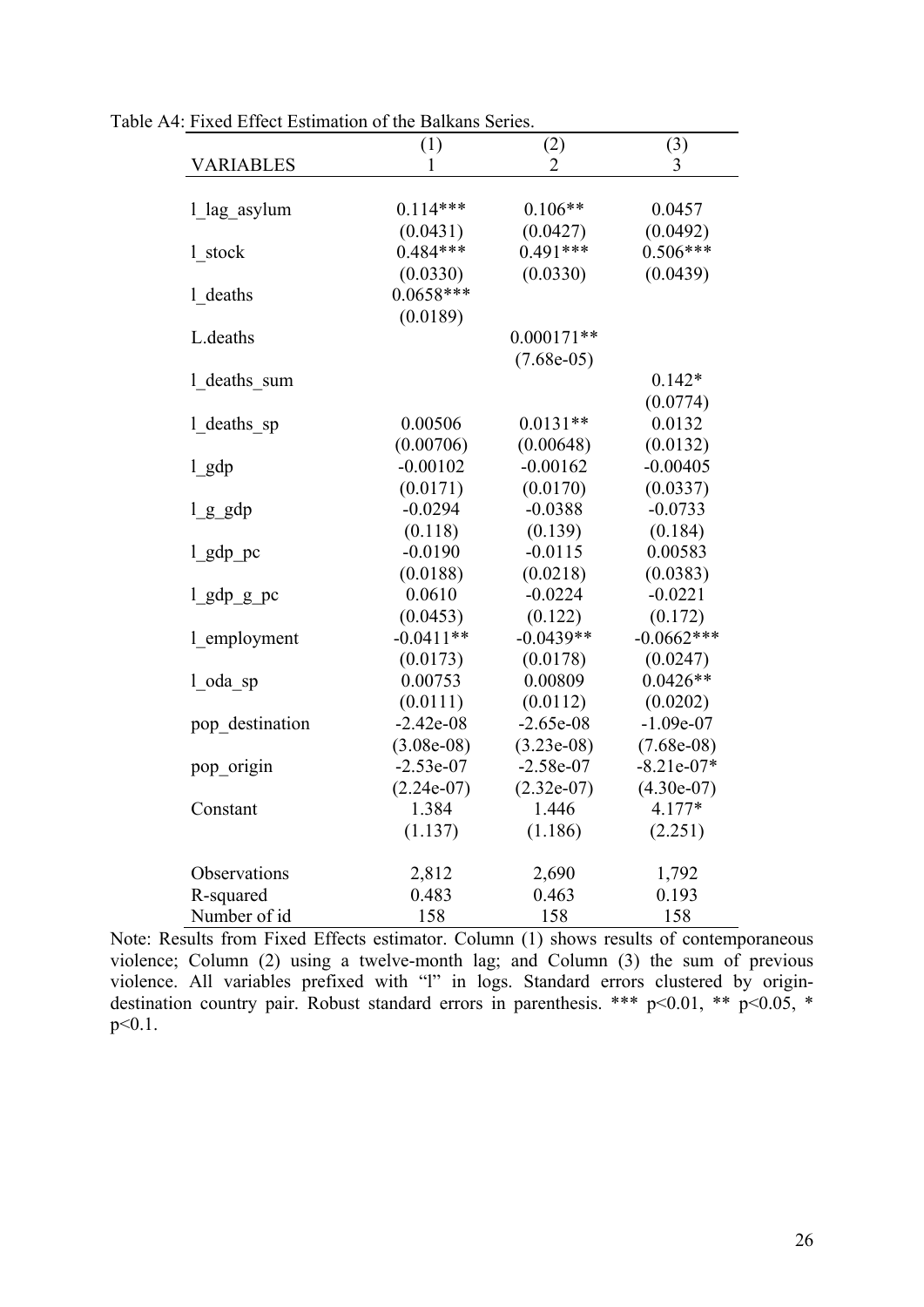|                   | (1)          | (2)            | (3)           |
|-------------------|--------------|----------------|---------------|
| <b>VARIABLES</b>  | 1            | $\overline{2}$ | 3             |
| D.l lag asylum    | $0.238**$    | $0.243**$      | $0.194**$     |
|                   | (0.0954)     | (0.0970)       | (0.0823)      |
| D.l stock         | $1.110***$   | $1.105***$     | $1.132***$    |
|                   | (0.0338)     | (0.0350)       | (0.0470)      |
| D.1 deaths        | $0.0480**$   |                |               |
|                   | (0.0240)     |                |               |
| LD.1 deaths       |              | $-0.0241$      |               |
|                   |              | (0.0190)       |               |
| D.1 deaths sum    |              |                | $0.265***$    |
|                   |              |                | (0.0800)      |
| D.l deaths sp     | $-0.00677$   | $-0.00120$     | $-0.0206**$   |
|                   | (0.00713)    | (0.00608)      | (0.0104)      |
| $D.1$ gdp         | 0.00405      | 0.000572       | $-0.0280$     |
|                   | (0.00821)    | (0.00754)      | (0.0293)      |
| D.l g gdp         | $-0.151$     | $-0.159$       | $-0.0365$     |
|                   | (0.110)      | (0.114)        | (0.164)       |
| D.l gdp pc        | 0.00826      | $0.0163***$    | $0.0578**$    |
|                   | (0.00640)    | (0.00473)      | (0.0226)      |
| $D.l$ gdp $g$ pc  | $0.147**$    | $0.138**$      | 0.0328        |
|                   | (0.0605)     | (0.0612)       | (0.112)       |
| D.1 employment    | $-0.0164$    | $-0.0212$      | $-0.00252$    |
|                   | (0.0387)     | (0.0388)       | (0.0455)      |
| D.l oda sp        | 0.0108       | 0.0101         | $0.0365**$    |
|                   | (0.0108)     | (0.0113)       | (0.0174)      |
| D.pop destination | $-1.37e-08$  | $-8.54e-09$    | $-9.00e-08$   |
|                   | $(1.11e-08)$ | $(9.53e-09)$   | $(1.25e-07)$  |
| D.pop origin      | $-8.13e-07$  | $-1.17e-06*$   | $-1.53e-06**$ |
|                   | $(6.01e-07)$ | $(6.57e-07)$   | $(7.50e-07)$  |
| Constant          | $-0.138***$  | $-0.145***$    | $-0.210***$   |
|                   | (0.0160)     | (0.0163)       | (0.0257)      |
| Observations      | 2,468        | 2,468          | 1,602         |
| Number of id      | 158          | 158            | 158           |

Table A5: Anderson-Hsiao First Difference Estimation of the Balkans Series

Note: Results from Anderson-Hsiao first difference estimator. Column (1) shows results of contemporaneous violence; Column (2) using a twelve-month lag; and Column (3) the sum of previous violence. All variables prefixed with "l" in logs. Standard errors clustered by origindestination country pair. Robust standard errors in parenthesis. \*\*\* p<0.01, \*\* p<0.05, \* p<0.1.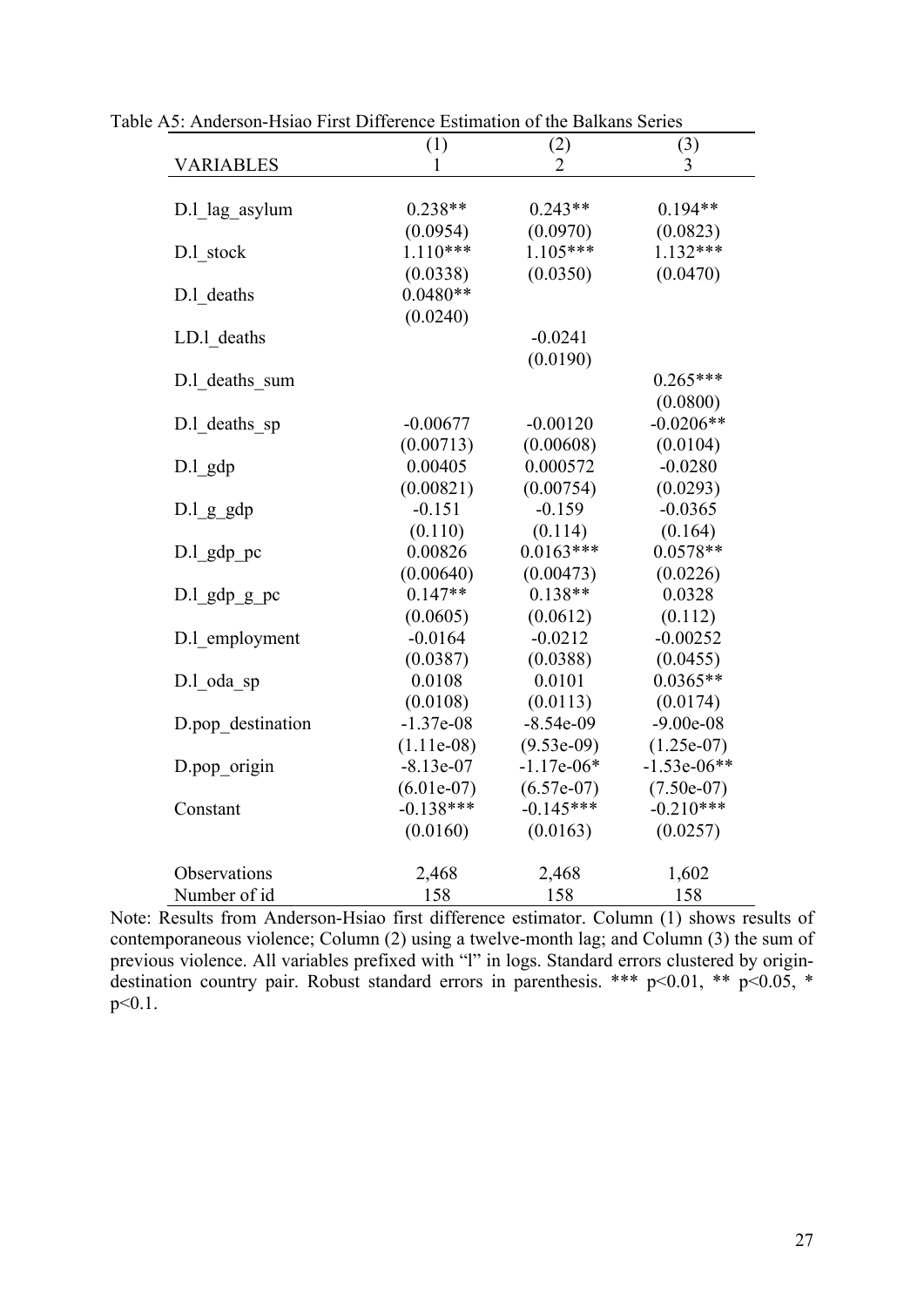|                  | (1)          | (2)            | (3)          |
|------------------|--------------|----------------|--------------|
| <b>VARIABLES</b> | 1            | $\overline{2}$ | 3            |
| 1 lag asylum     | $-0.0315$    | $-0.0856$      | $-0.128$     |
|                  | (0.141)      | (0.127)        | (0.147)      |
| 1 stock          | $2.430**$    | $2.278**$      | 4.842***     |
|                  | (1.020)      | (0.911)        | (1.543)      |
| 1 deaths         | $0.390***$   |                |              |
|                  | (0.141)      |                |              |
| L.1 deaths       |              | 0.100          |              |
|                  |              | (0.118)        |              |
| 1 deaths sum     |              |                | $-4.612**$   |
|                  |              |                | (2.189)      |
| 1 deaths sp      | $-1.100$     | $-0.289$       | 0.0273       |
|                  | (0.943)      | (0.427)        | (0.359)      |
| $1$ gdp          | 99.50**      | 78.28*         | $157.3**$    |
|                  | (43.45)      | (41.31)        | (77.21)      |
| $l$ $g$ $g$ dp   | $-16.50$     | $-6.008$       | $-15.95$     |
|                  | (13.95)      | (8.131)        | (10.70)      |
| $1$ gdp pc       | $-112.2**$   | $-89.51**$     | $-158.2**$   |
|                  | (44.09)      | (42.61)        | (78.11)      |
| $1$ gdp $g$ pc   | 28.73        | 5.984          | $-11.08$     |
|                  | (25.83)      | (14.45)        | (16.26)      |
| 1 employment     | $-0.577**$   | $-0.661***$    | $-0.654$     |
|                  | (0.232)      | (0.194)        | (0.454)      |
| l oda sp         | 1.171        | 0.395          | $-0.000470$  |
|                  | (0.971)      | (0.464)        | (0.462)      |
| pop destination  | $-1.27e-06$  | $-9.96e-07$    | $-1.06e-05*$ |
|                  | $(3.33e-06)$ | $(3.17e-06)$   | $(5.52e-06)$ |
| pop_origin       | 1.81e-06     | $-2.64e-06$    | $-2.74e-06$  |
|                  | $(3.47e-06)$ | $(2.85e-06)$   | $(3.77e-06)$ |
| Observations     | 2,590        | 2,468          | 1,602        |
| Number of id     | 158          | 158            | 158          |

Table A6: Arrelano-Bond First Difference Estimation of the Balkans Series

Note: Results from Arrelano-Bond first difference estimator. Column (1) shows results of contemporaneous violence; Column (2) using a twelve-month lag; and Column (3) the sum of previous violence. All variables prefixed with "l" in logs. Standard errors clustered by origindestination country pair. Robust standard errors in parenthesis. \*\*\* p<0.01, \*\* p<0.05, \*  $p < 0.1$ .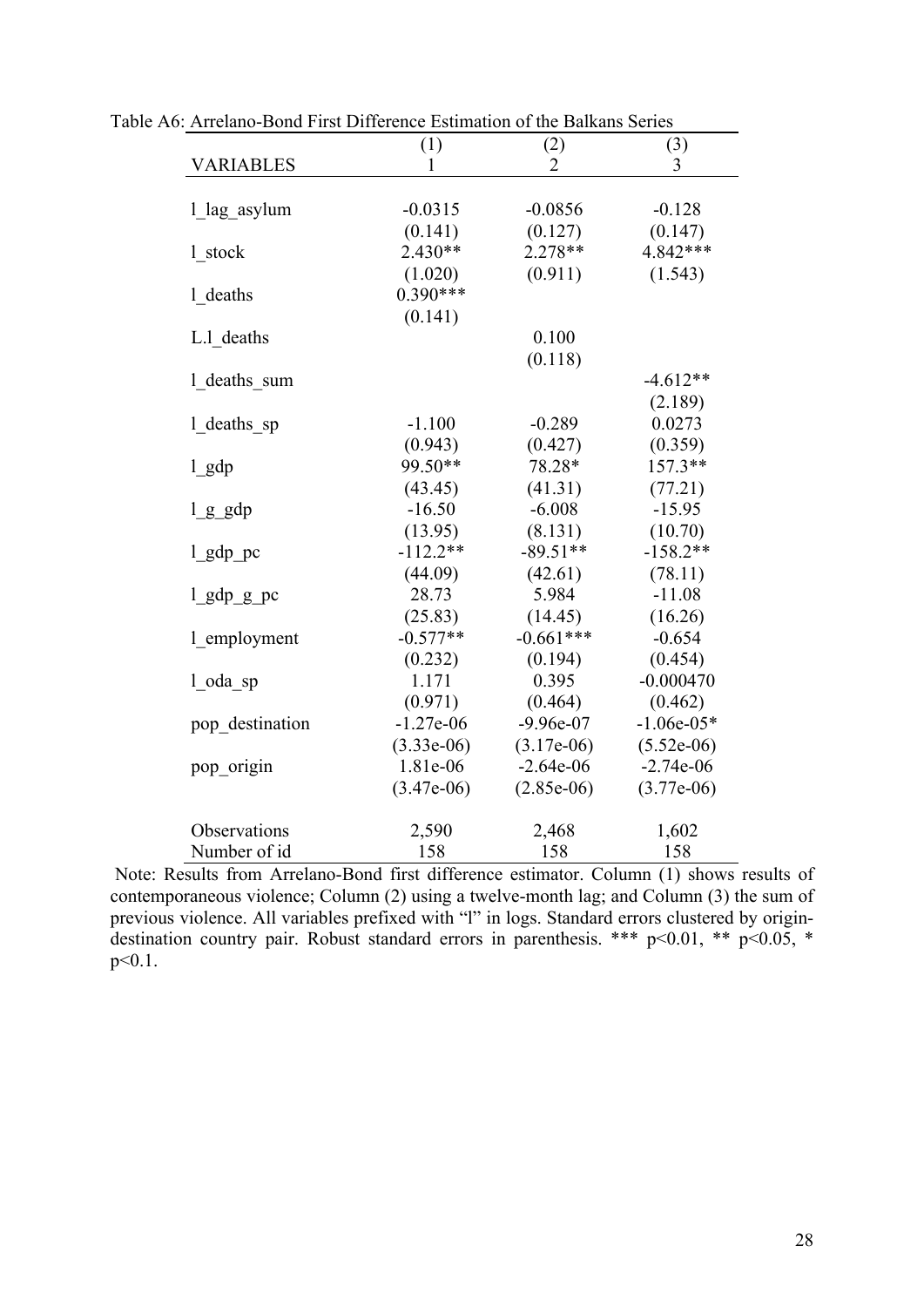|                 | (1)          | (2)            |
|-----------------|--------------|----------------|
| VARIABLES       | 1            | $\overline{2}$ |
| 1_lag_asylum    | $0.768***$   | $0.770***$     |
|                 | (0.0387)     | (0.0354)       |
| 1 stock         | $0.160***$   | $0.143**$      |
|                 | (0.0466)     | (0.0563)       |
| success         | $-0.00113$   | 0.00310        |
|                 | (0.00175)    | (0.00202)      |
| L6.1 deaths     | $0.0377**$   |                |
|                 | (0.0168)     |                |
| L12.1 deaths    |              | $0.0377**$     |
|                 |              | (0.0177)       |
| 1_deaths_sp     | 0.0894 ***   | $0.0884***$    |
|                 | (0.0217)     | (0.0212)       |
| $1$ gdp $pc$    | $-0.110$     | $-0.210*$      |
|                 | (0.0945)     | (0.110)        |
| l_gdp_g_pc      | 0.806        | $-0.369$       |
|                 | (0.729)      | (1.552)        |
| 1 employment    | 1.967***     | 2.958***       |
|                 | (0.655)      | (0.869)        |
| pop destination | $-1.88e-09$  | $-9.08e-10$    |
|                 | $(3.23e-09)$ | $(3.63e-09)$   |
| pop_origin      | $-6.08e-10$  | 3.38e-09       |
|                 | $(3.18e-09)$ | $(3.58e-09)$   |
| Constant        | $-9.778***$  | $-14.66***$    |
|                 | (2.948)      | (3.777)        |
| Observations    | 5,426        | 5,013          |
| Number of id    | 190          | 181            |

Table A7: Arrelando-Bond System GMM Estimator of Arab Spring Series Testing Robustness of Results to Inclusion of Fewer Economic Variables

Note: Results from Arrelano-Bond system GMM estimator using 2nd and 3rd lags as instruments. Column (1) shows results six- month lag of violence; Column (2) a twelvemonth lag. All variables prefixed with "l" in logs. Standard errors clustered by origindestination country pair. Robust standard errors in parenthesis. \*\*\* p<0.01, \*\* p<0.05, \*  $p<0.1$ .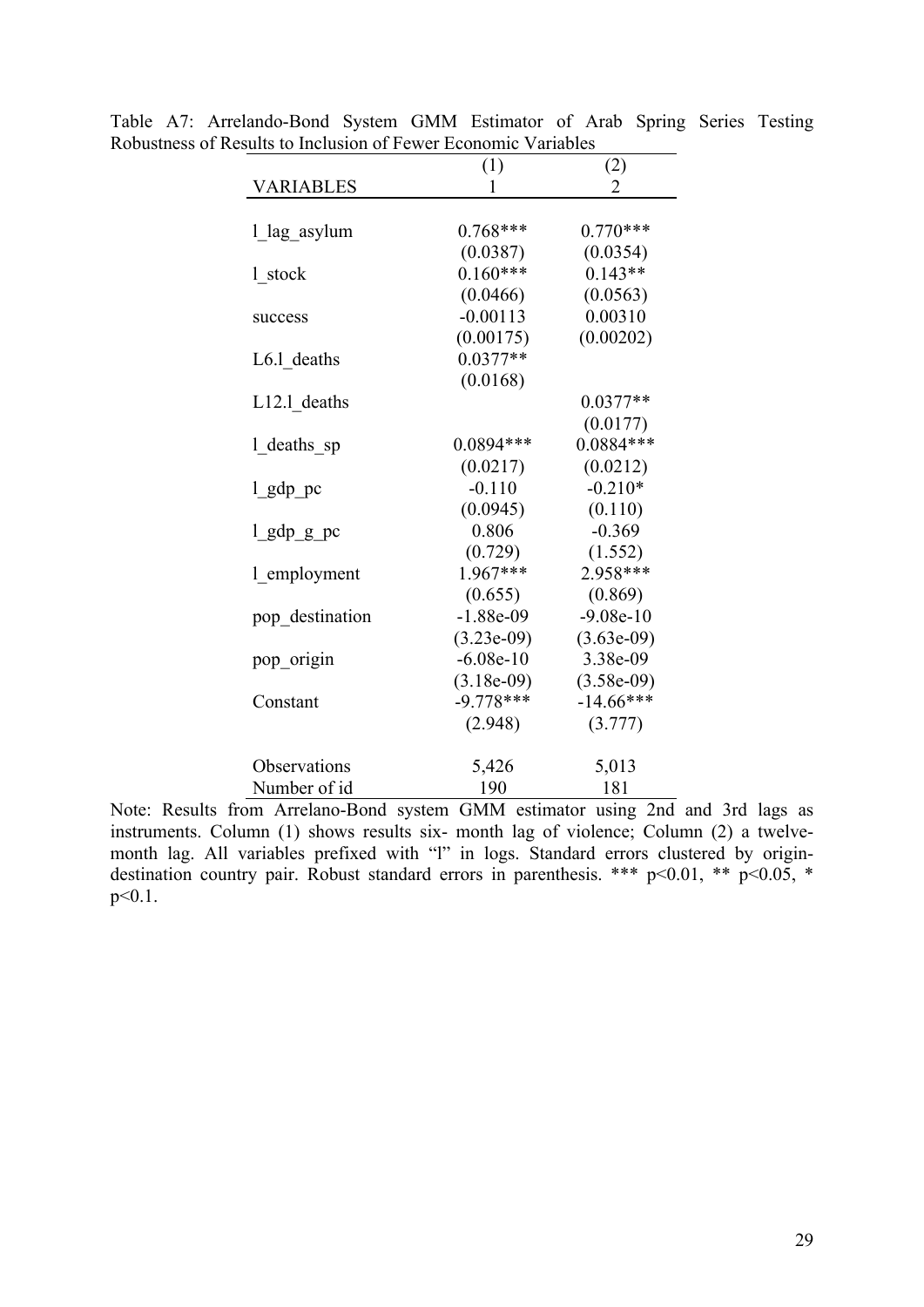|                  | (1)         | (2)          | (3)         | (4)         |
|------------------|-------------|--------------|-------------|-------------|
| <b>VARIABLES</b> |             | 2            | 3           | 4           |
|                  |             |              |             |             |
| 1_lag_asylum     | $0.768***$  | $0.757***$   | $0.772***$  | $0.752***$  |
|                  | (0.0381)    | (0.0371)     | (0.0269)    | (0.0371)    |
| 1 stock          | $0.150***$  | $0.159***$   | $0.136***$  | $0.150***$  |
|                  | (0.0458)    | (0.0542)     | (0.0455)    | (0.0478)    |
| success          | $-0.00135$  | 0.00267      | 0.00146     | $-0.00134$  |
|                  | (0.00162)   | (0.00189)    | (0.00143)   | (0.00183)   |
| 1 deaths         | 0.0223      |              |             |             |
|                  | (0.0180)    |              |             |             |
| L6.1_deaths      |             | $0.0456***$  |             |             |
|                  |             | (0.0142)     |             |             |
| $L12.1$ deaths   |             |              | $0.0367**$  |             |
|                  |             |              | (0.0180)    |             |
| 1 deaths sum     |             |              |             | $-0.0168$   |
|                  |             |              |             | (0.0170)    |
| 1_deaths_sp      | 0.0898***   | $0.0902$ *** | $0.0586***$ | $0.0738***$ |
|                  | (0.0223)    | (0.0203)     | (0.0183)    | (0.0227)    |
| $l$ gdp pc       | $-0.123$    | $-0.187*$    | $-0.123$    | $-0.0859$   |
|                  | (0.0954)    | (0.112)      | (0.0890)    | (0.103)     |
| $l$ _gdp_g_pc    | 0.781       | $-0.525$     | 1.188**     | $2.162***$  |
|                  | (0.752)     | (1.512)      | (0.489)     | (0.738)     |
| 1_employment     | 2.106***    | 2.868***     | 1.756***    | 1.888***    |
|                  | (0.650)     | (0.880)      | (0.536)     | (0.683)     |
| Constant         | $-10.45***$ | $-14.12***$  | $-8.520***$ | $-9.107***$ |
|                  | (2.947)     | (3.864)      | (2.559)     | (3.191)     |
| Observations     | 5,513       | 5,066        | 10,282      | 5,840       |
| Number of id     | 199         | 187          | 207         | 198         |

Table A8: Arrelano-Bond System GMM Estimator of Arab Spring Series Testing Robustness of Results to Use of Violence Per Capita in Origin Countries

Note: Results from Arrelano-Bond system GMM estimator using 2nd and 3rd lags as instruments. Column (1) shows results of contemporaneous violence; Column (2) using a sixmonth lag; Column (3) a twelve-month lag; and Column (4) the sum of previous violence. All variables prefixed with "l" in logs. Standard errors clustered by origin-destination country pair. Robust standard errors in parenthesis. \*\*\*  $p<0.01$ , \*\*  $p<0.05$ , \*  $p<0.1$ .